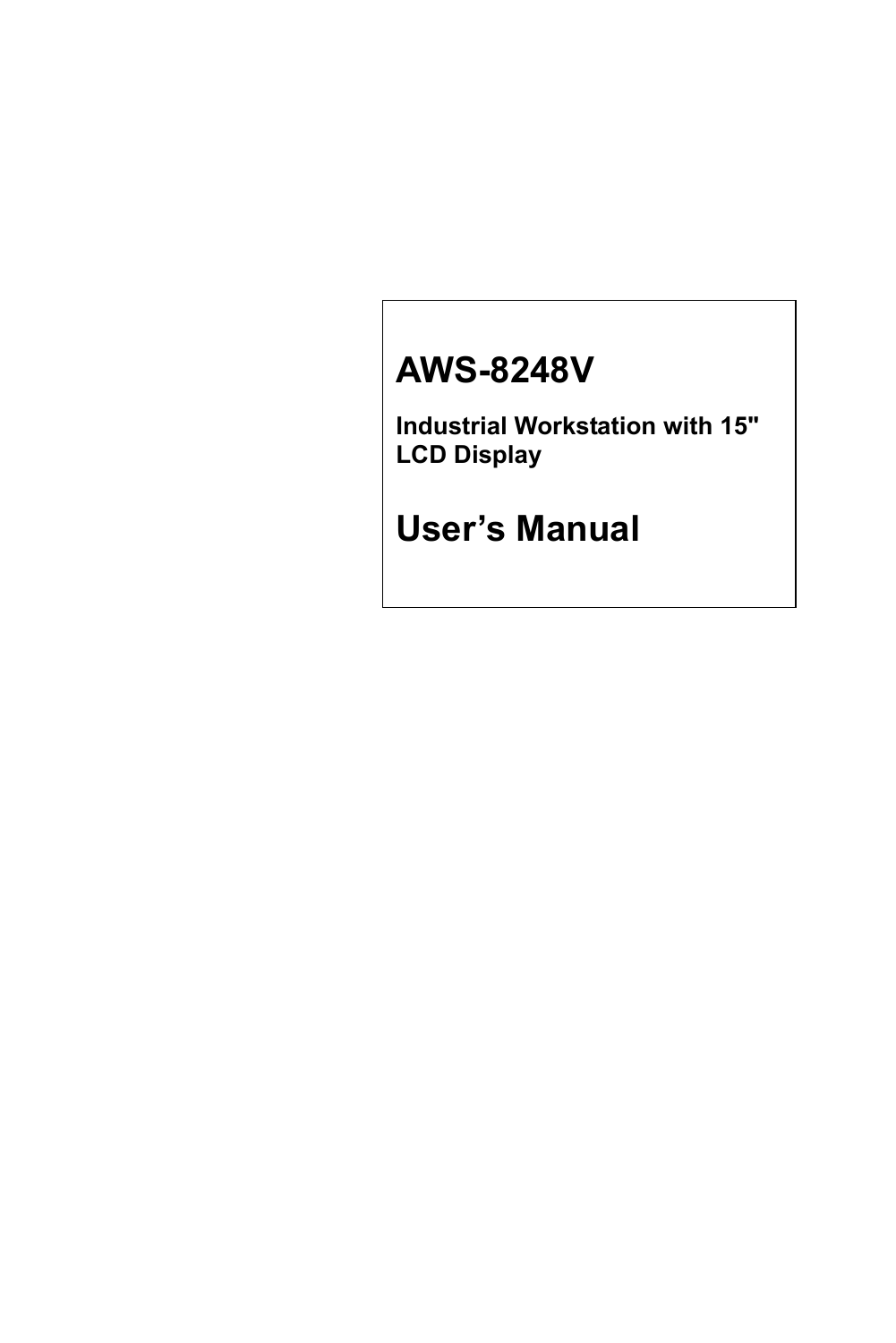### **Copyright**

This document is copyrighted September, 2002, by Advantech Co., Ltd. All rights are reserved. Advantech Co., Ltd. reserves the right to make improvements to the products described in this manual at any time. Specifications are thus subject to change without notice.

No part of this manual may be reproduced, copied, translated, or transmitted in any form or by any means without the prior written permission of Advantech Co., Ltd. Information provided in this manual is intended to be accurate and reliable. However, Advantech Co., Ltd., assumes no responsibility for its use, nor for any infringements upon the rights of third parties which may result from its use.

#### **Acknowledgements**

AWS-8248VT, AWS-8248VTP, AWS-8248VT-T, and AWS-8248VTP-T are all trademarks of Advantech Co., Ltd. IBM and PC are trademarks of International Business Machines Corporation. MS-DOS is a trademark of Microsoft Corporation. All other brand and product names mentioned herein are trademarks or registered trademarks of their respective owners.

### 警告使用者

這是甲類的資訊產品,在居住的環境中使用時, 可能會造成射頻干擾,在這種情況下,使用者會 被要求採取某些適當的對策。

Printed in Taiwan September 2002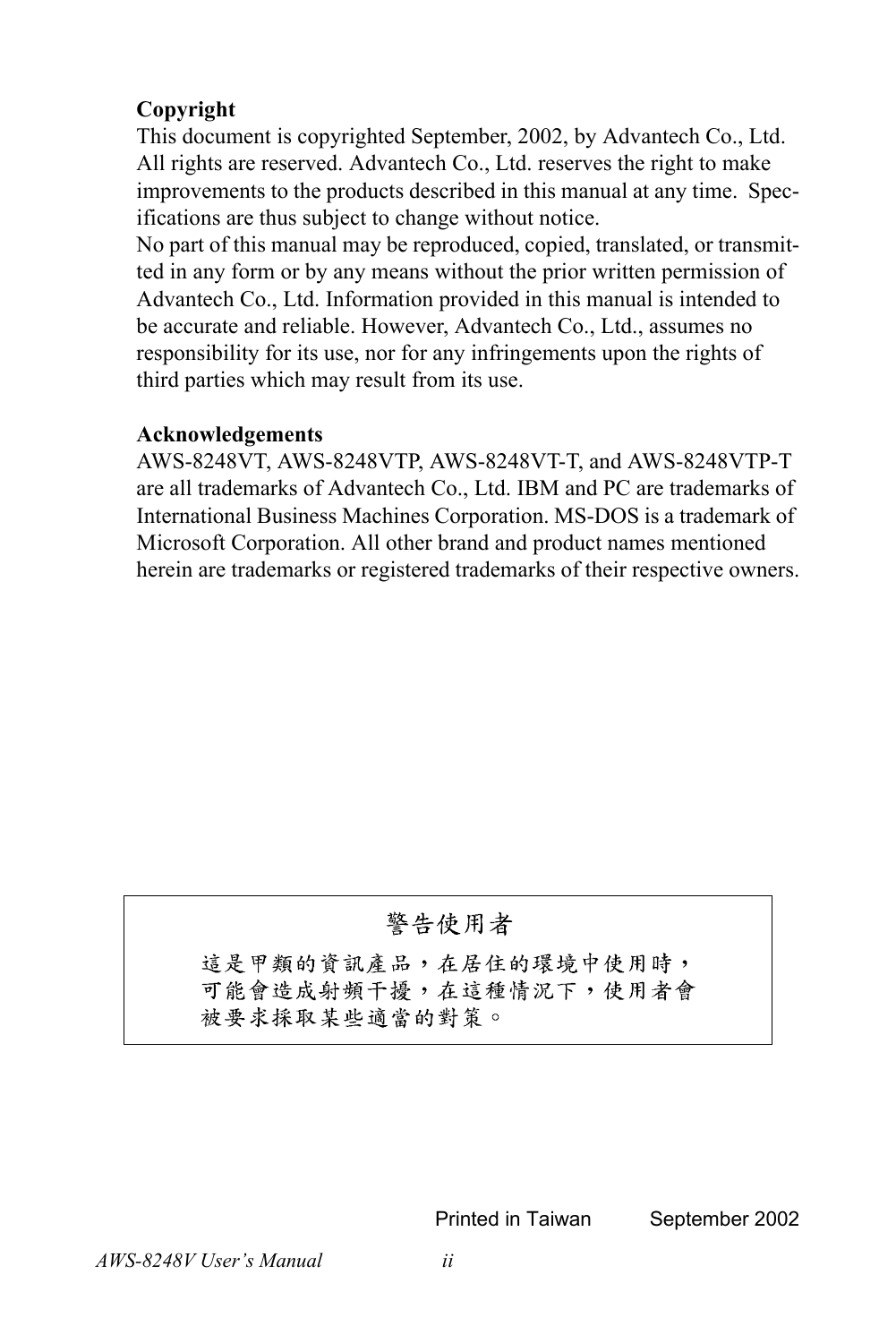### **FCC Class A**

This equipment has been tested and found to comply with the limits for a Class A digital device, pursuant to Part 15 of the FCC Rules. These limits are designed to provide reasonable protection against harmful interference when the equipment is operated in a commercial environment. This equipment generates, uses and can radiate radio frequency energy. If not installed and used in accordance with this user's manual, it may cause harmful interference to radio communications. Operation of this equipment in a residential area is likely to cause harmful interference, in which case the user will be required to correct the interference at his own expense.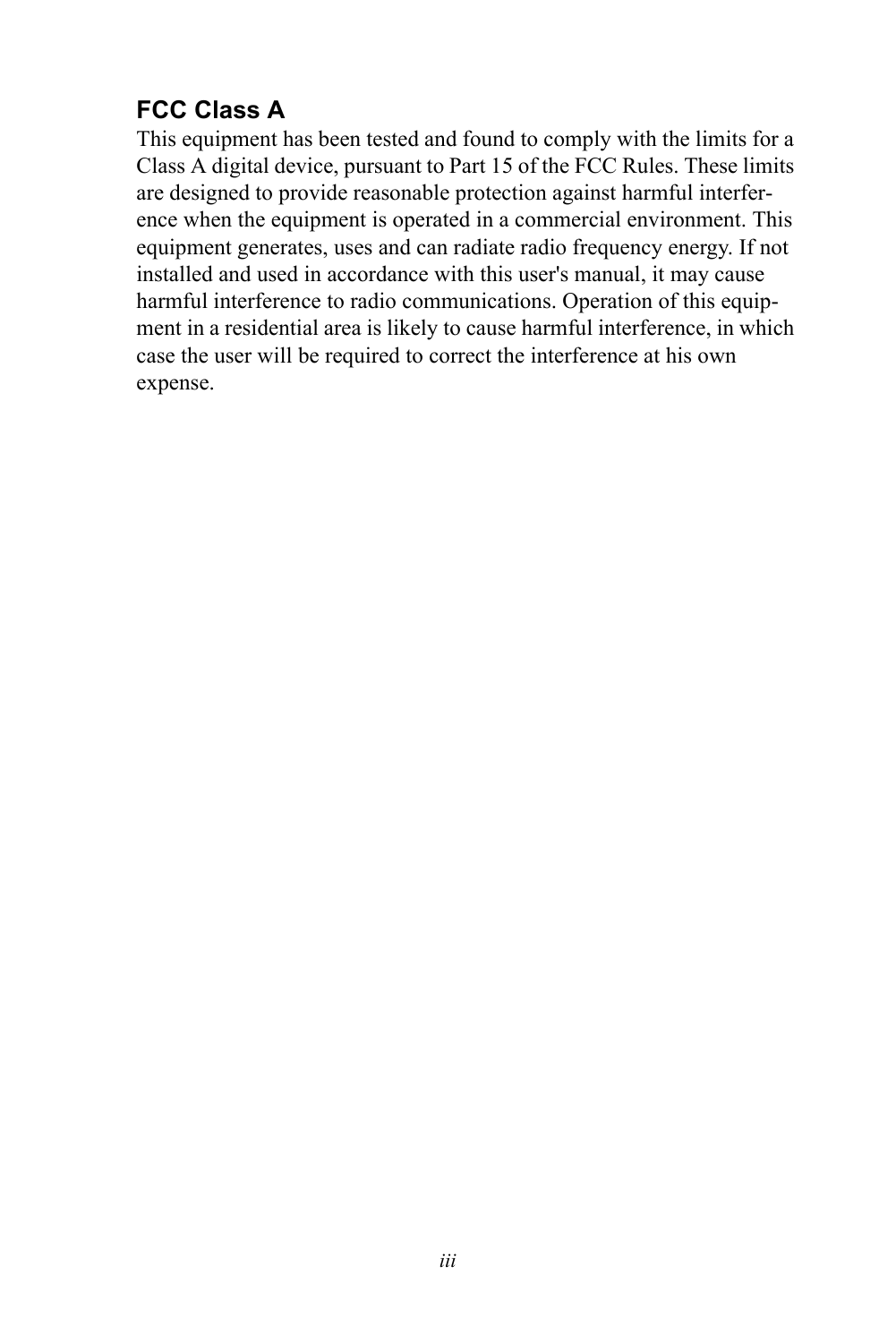### **Packing List**

Before you set up the AWS-8248V, make sure that the following items have been included in your package, and that this manual is in good condition. If anything is missing or damaged, contact your dealer immediately:

- One AWS-8248V industrial workstation with 15" flat panel display
- One accessory box, including:
	- One power cord
	- One keyboard transfer cable
	- One CD-R for IC & HMI products Driver/manual
	- Flat gray cable for 3.5" HDD and slim CD-ROM
	- RS-232 cable to link touchscreen to CPU card (for -T models only)
	- Screw bag with screws-
	- If any of these items is missing or damaged, contact your distributor or sales representative immediately.

### **Additional Information and Assistance**

1.Visit the Advantech web site at **[www.advantech.com](http://www.advantech.com)** where you can find the latest information about the product.

2.Contact your distributor, sales representative, or Advantech's customer service center for technical support if you need

additional assistance. Please have the following information ready before you call:

- •Product name and serial number
- •Description of your peripheral attachments

•Description of your software (operating system, version, application software, etc.)

•A complete description of the problem

•The exact wording of any error messages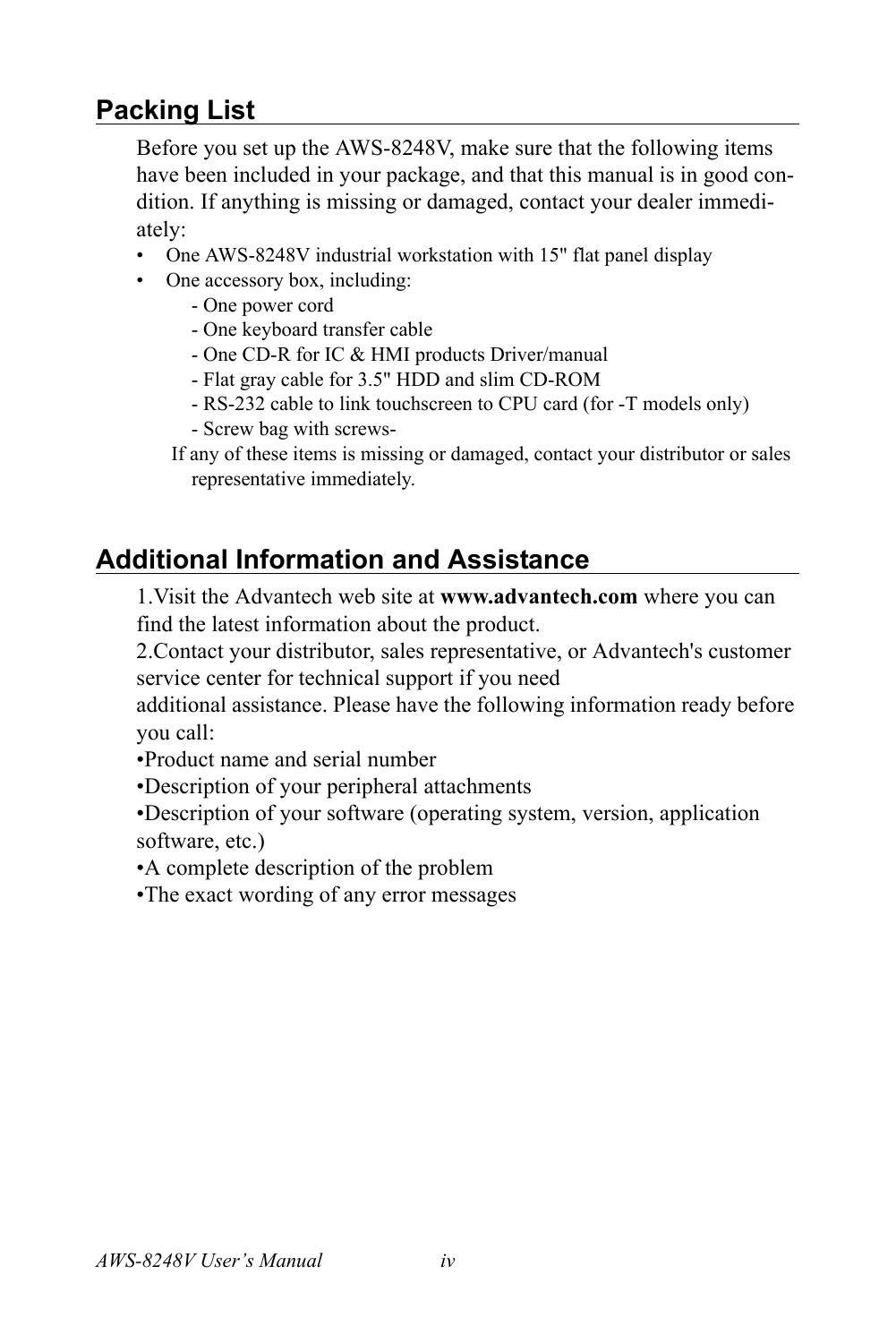### **Safety Instructions**

- 1. Read these safety instructions carefully.
- 2. Keep this User's Manual for later reference.
- 3. Disconnect this equipment from any AC outlet before cleaning. Use a damp cloth. Do not use liquid or spray detergents for cleaning.
- 4. For plug-in equipment, the power outlet socket must be located near the equipment and must be easily accessible.
- 5. Keep this equipment away from humidity.
- 6. Put this equipment on a reliable surface during installation. Dropping it or letting it fall may cause damage.
- 7. The openings on the enclosure are for air convection. Protect the equipment from overheating. DO NOT COVER THE OPENINGS.
- 8. Make sure the voltage of the power source is correct before connecting the equipment to the power outlet.
- 9. Position the power cord so that people cannot step on it. Do not place anything over the power cord.
- 10. All cautions and warnings on the equipment should be noted.
- 11. If the equipment is not used for a long time, disconnect it from the power source to avoid damage by transient overvoltage.
- 12. Never pour any liquid into an opening. This may cause fire or electrical shock.
- 13. Never open the equipment. For safety reasons, the equipment should be opened only by qualified service personnel.
- 14. If one of the following situations arises, get the equipment checked by service personnel:
	- a. The power cord or plug is damaged.
	- b. Liquid has penetrated into the equipment.
	- c. The equipment has been exposed to moisture.
	- d. The equipment does not work well, or you cannot get it to work according to the user's manual.
	- e. The equipment has been dropped and damaged.
	- f. The equipment has obvious signs of breakage.
- 15. DO NOT LEAVE THIS EQUIPMENT IN AN ENVIRONMENT WHERE THE STORAGE TEMPERATURE MAY GO BELOW -20° C (-4° F) OR ABOVE 60° C (140° F). THIS COULD DAMAGE THE EQUIPMENT. THE EQUIPMENT SHOULD BE IN A CONTROLLED ENVIRONMENT.

The sound pressure level at the operator's position according to IEC 704-1:1982 is no more than 70dB (A).

DISCLAIMER: This set of instructions is given according to IEC 704-1. Advantech disclaims all responsibility for the accuracy of any statements contained herein.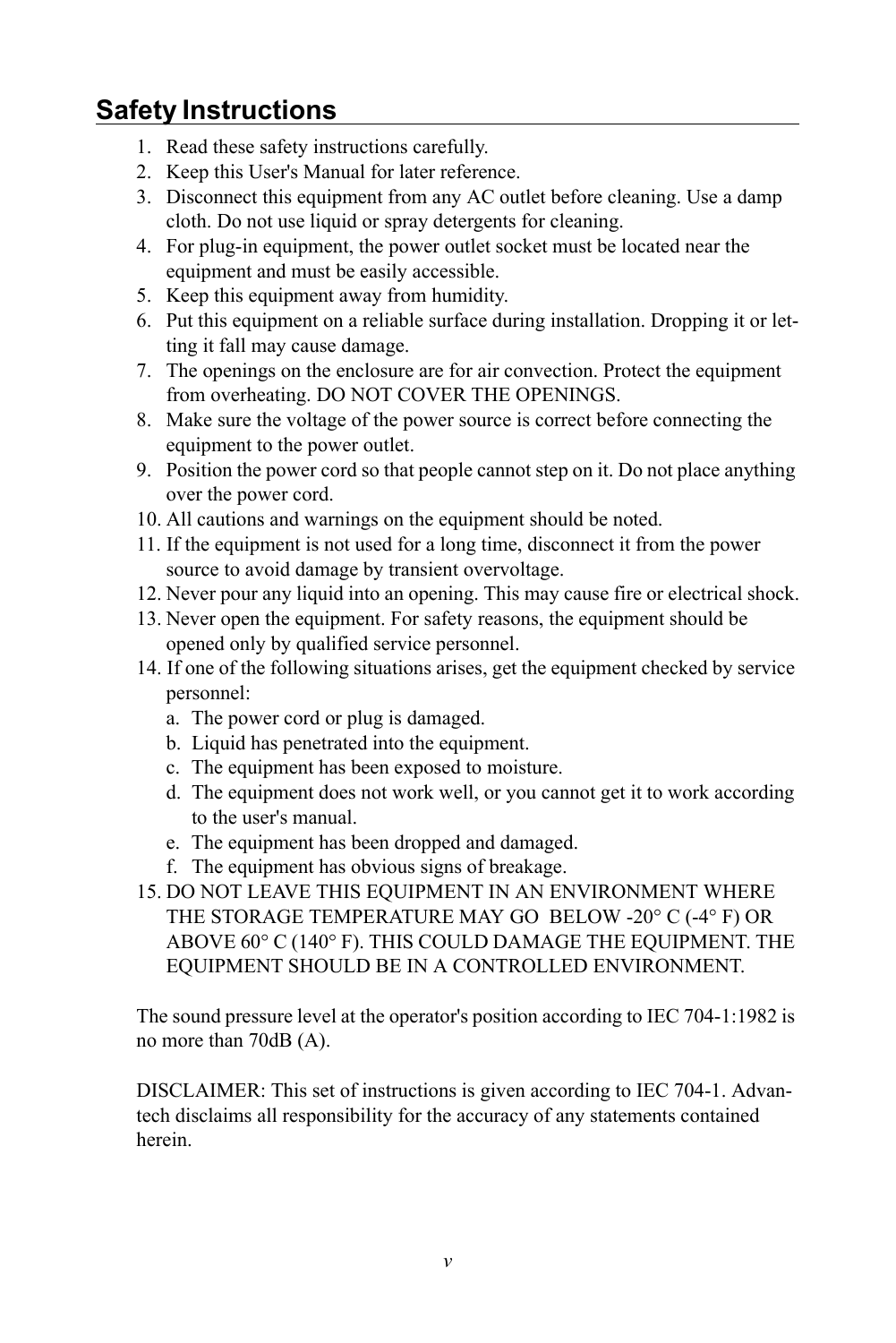### **Wichtige Sicherheishinweise**

- 1. Bitte lesen sie Sich diese Hinweise sorgfältig durch.
- 2. Heben Sie diese Anleitung für den späteren Gebrauch auf.
- 3. Vor jedem Reinigen ist das Gerät vom Stromnetz zu trennen. Verwenden Sie Keine Flüssig-oder Aerosolreiniger. Am besten dient ein angefeuchtetes Tuch zur Reinigung.
- 4. Die NetzanschluBsteckdose soll nahe dem Gerät angebracht und leicht zugänglich sein.
- 5. Das Gerät ist vor Feuchtigkeit zu schützen.
- 6. Bei der Aufstellung des Gerätes ist auf sicheren Stand zu achten. Ein Kippen oder Fallen könnte Verletzungen hervorrufen.
- 7. Die Belüftungsöffnungen dienen zur Luftzirkulation die das Gerät vor überhitzung schützt. Sorgen Sie dafür, daB diese Öffnungen nicht abgedeckt werden.
- 8. Beachten Sie beim. AnschluB an das Stromnetz die AnschluBwerte.
- 9. Verlegen Sie die NetzanschluBleitung so, daB niemand darüber fallen kann. Es sollte auch nichts auf der Leitung abgestellt werden.
- 10. Alle Hinweise und Warnungen die sich am Geräten befinden sind zu beachten.
- 11. Wird das Gerät über einen längeren Zeitraum nicht benutzt, sollten Sie es vom Stromnetz trennen. Somit wird im Falle einer Überspannung eine Beschädigung vermieden.
- 12. Durch die Lüftungsöffnungen dürfen niemals Gegenstände oder Flüssigkeiten in das Gerät gelangen. Dies könnte einen Brand bzw. elektrischen Schlag auslösen.
- 13. Öffnen Sie niemals das Gerät. Das Gerät darf aus Gründen der elektrischen Sicherheit nur von authorisiertem Servicepersonal geöffnet werden.
- 14. Wenn folgende Situationen auftreten ist das Gerät vom Stromnetz zu trennen und von einer qualifizierten Servicestelle zu überprüfen:
	- a Netzkabel oder Netzstecker sind beschädigt.
	- b Flüssigkeit ist in das Gerät eingedrungen.
	- c Das Gerät war Feuchtigkeit ausgesetzt.
	- d Wenn das Gerät nicht der Bedienungsanleitung entsprechend funktioniert oder Sie mit Hilfe dieser Anleitung keine Verbesserung erzielen.
	- e Das Gerät ist gefallen und/oder das Gehäuse ist beschädigt.
	- f Wenn das Gerät deutliche Anzeichen eines Defektes aufweist.

Der arbeitsplatzbezogene Schalldruckpegel nach DIN 45 635 Teil 1000 beträgt 70dB(A) oder weiger.

DISCLAIMER: This set of instructions is given according to IEC704-1. Advantech disclaims all responsibility for the accuracy of any statements contained herein.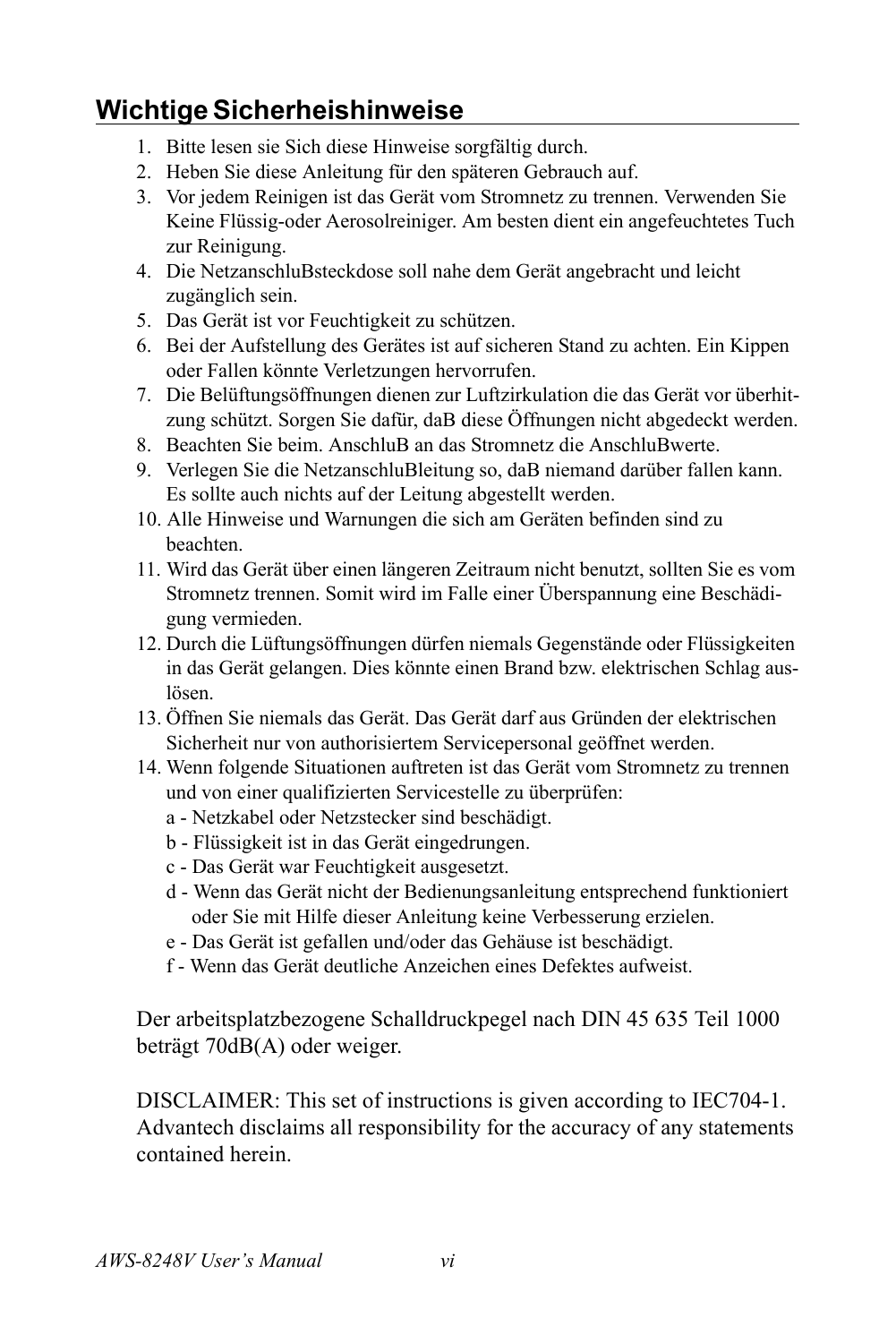# **Contents**

| <b>Chapter</b> | 1          |                                                       |  |
|----------------|------------|-------------------------------------------------------|--|
|                | 1.1        |                                                       |  |
|                |            | 1.1.1                                                 |  |
|                | 1.2        |                                                       |  |
|                | 1.3        |                                                       |  |
|                | 1.4        |                                                       |  |
| <b>Chapter</b> | 2          |                                                       |  |
|                | 2.1        |                                                       |  |
|                | 2.2        |                                                       |  |
|                |            |                                                       |  |
|                | 2.3        |                                                       |  |
|                |            |                                                       |  |
| <b>Chapter</b> | 3          | Programming KBT-2002 Macro Keys 14                    |  |
|                | 3.1        |                                                       |  |
|                | 3.2        |                                                       |  |
|                | 3.3        |                                                       |  |
|                | 3.4        |                                                       |  |
| Appendix A     |            | Display Timing Mode and OSD22                         |  |
|                | A.1        |                                                       |  |
|                |            |                                                       |  |
|                | A.2        |                                                       |  |
|                | A.3        |                                                       |  |
|                |            |                                                       |  |
|                |            |                                                       |  |
| Appendix B     |            | <b>Power Supply Specifications 28</b>                 |  |
|                | <b>B.1</b> |                                                       |  |
|                |            | B.1.1                                                 |  |
|                | B.2        |                                                       |  |
|                |            | B.2.1                                                 |  |
|                |            | Table B.1:-48 VDC power supply output                 |  |
|                |            |                                                       |  |
|                |            | Table B.2:-48 VDC power supply DC output wire list 32 |  |
|                | B.3        | Table B.3:24VDC power supply output load range  33    |  |
|                |            | <b>B.3.1</b>                                          |  |
| Appendix C     |            |                                                       |  |
|                |            |                                                       |  |
|                | C.1<br>C.2 |                                                       |  |
|                |            |                                                       |  |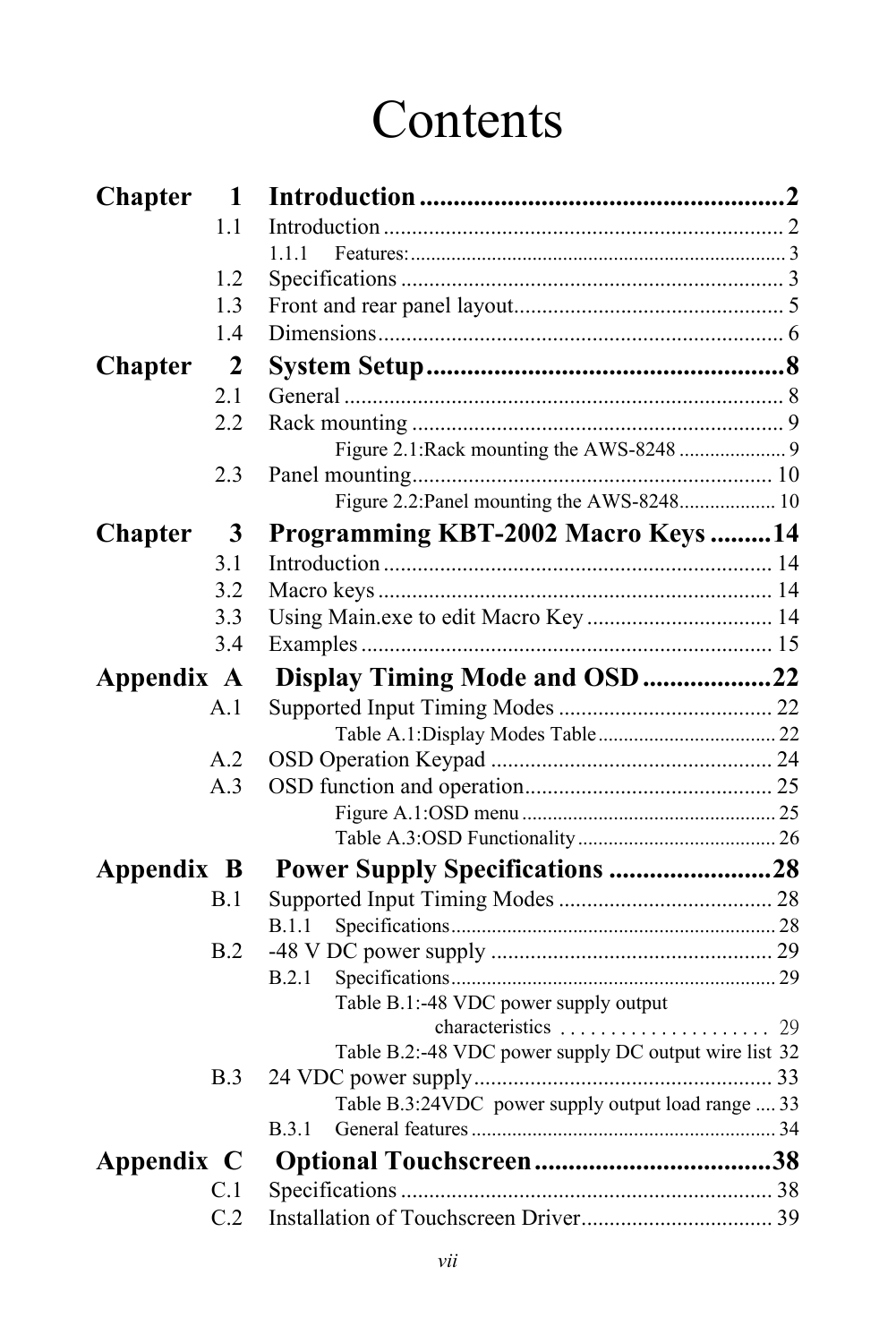*AWS-8248V User's Manual viii*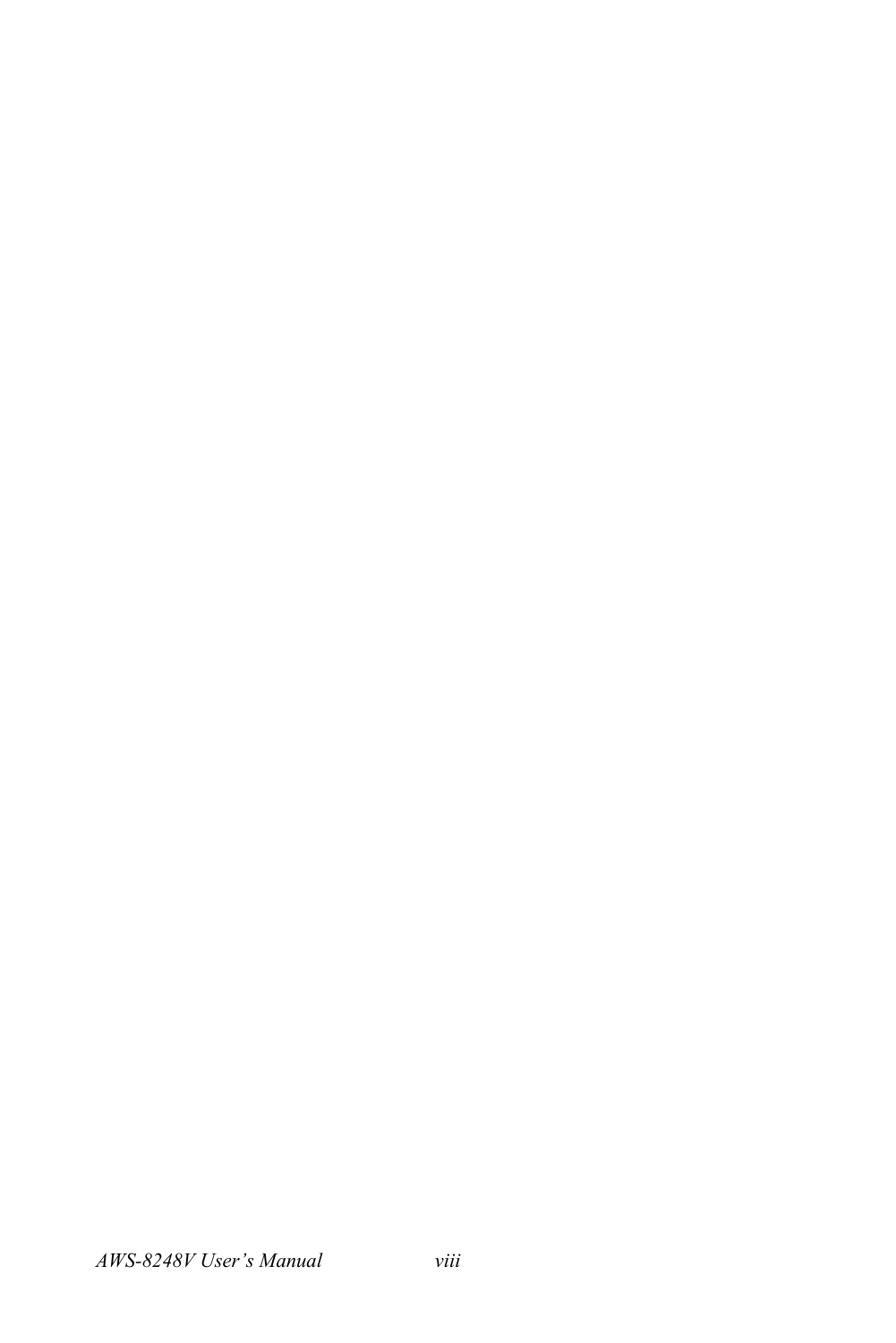# CHAPTER CHAPTER<br>
1

# **Introduction**

- Introduction
- Specifications
- Front and rear panel layout
- Dimensions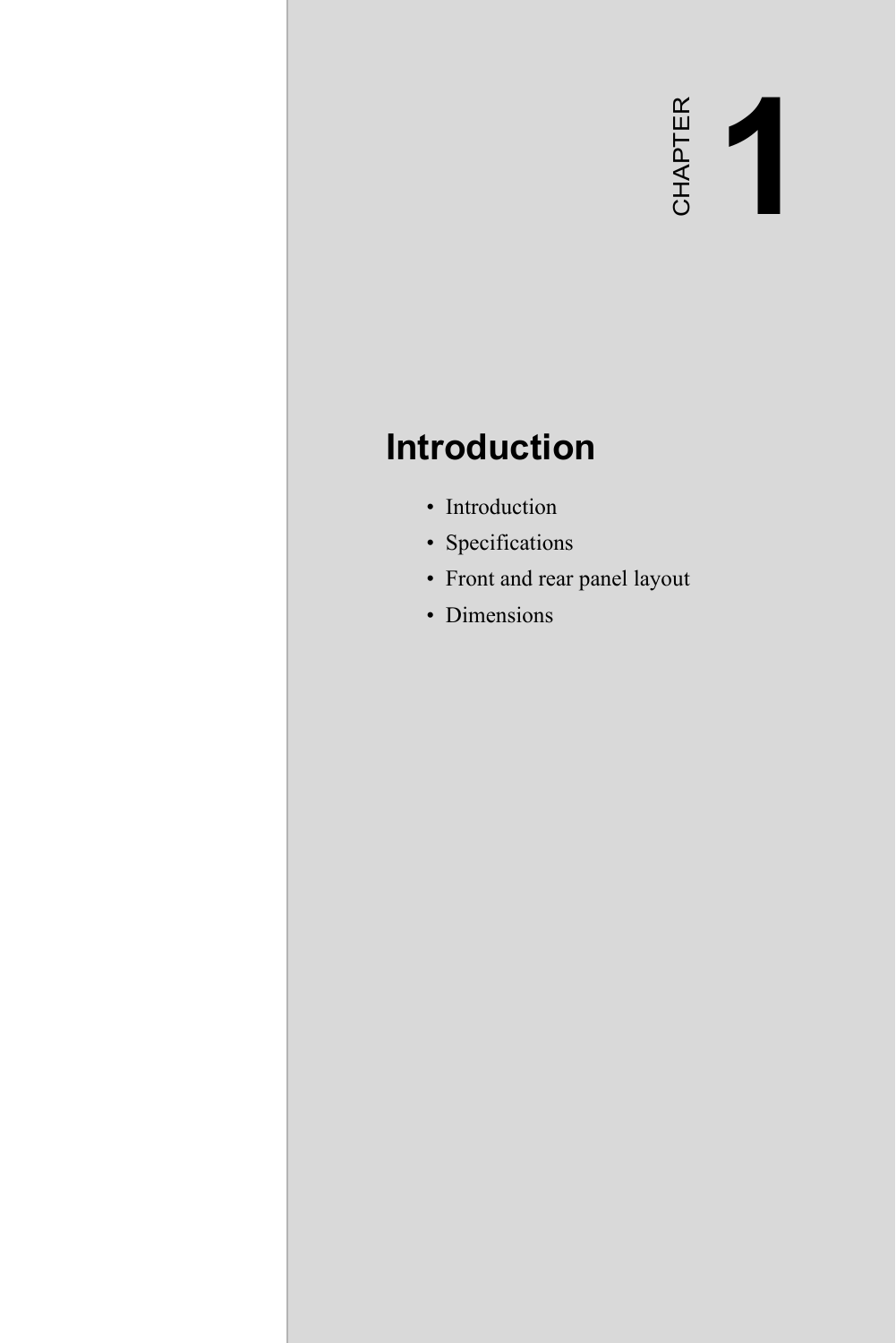# <span id="page-9-0"></span>**Chapter 1 Introduction**

### <span id="page-9-1"></span>**1.1 Introduction**

The AWS-8248V is a 14-slot, 15" TFT LCD workstation. It is a great update to the AWS-8248 product line by offering more expansion capability, a larger LCD screen, and increased usability, all at an even more competitive price. The AWS-8248V also provides an additional major feature for users: Easy maintenance. Using three card-cages and thumbscrew fasteners, the AWS-8248V makes maintenance quick and easy. The AWS-8248V combines multiple slots and 15" LCD in a more cost effective and easier to maintain design.

#### **Easy-to-maintain: Three card-cage and thumbscrew fasteners**

The AWS-8248V's "work drawer" designed card cage conveniently slides out for easy access. These three card-cages (one drawer previously) allow add-on cards, HDD/CD-ROMs and power supplies to be easily changed or added. It only takes a few minutes to service the unit, saving time and money while reducing downtime. The thumbscrew fasteners make access fast and easy, speeding maintenance procedures.

#### **Easy access control panel**

Users can easily access the AWS-8248V's controls from the front of the unit via a sturdy protective door. Controls include LEDs and switches for power and system reset, as well as an OSD in front. The front panel also holds a  $3\frac{3}{4}$ " 1.44 MB FDD. The aluminum door protects controls from the environment. The door has a waterproof foam-rubber seal and retaining hand screw to securely hold it closed. In addition, the door offers protection against accidental operation of the unit's controls.

#### **Industrial design meets harsh environment needs**

In addition, the AWS-8248V also features many powerful functions that meet or exceed industrial-grade requirements. The front panel is made of aluminum, which prevents the panel from being damaged by acid, salt and other elements. The unit is also waterproof and IP65/ NEMA4 compliant. The AWS-8248V provides three mounting configurations to fit various applications: 19" rack mount, panel mounting and desktop.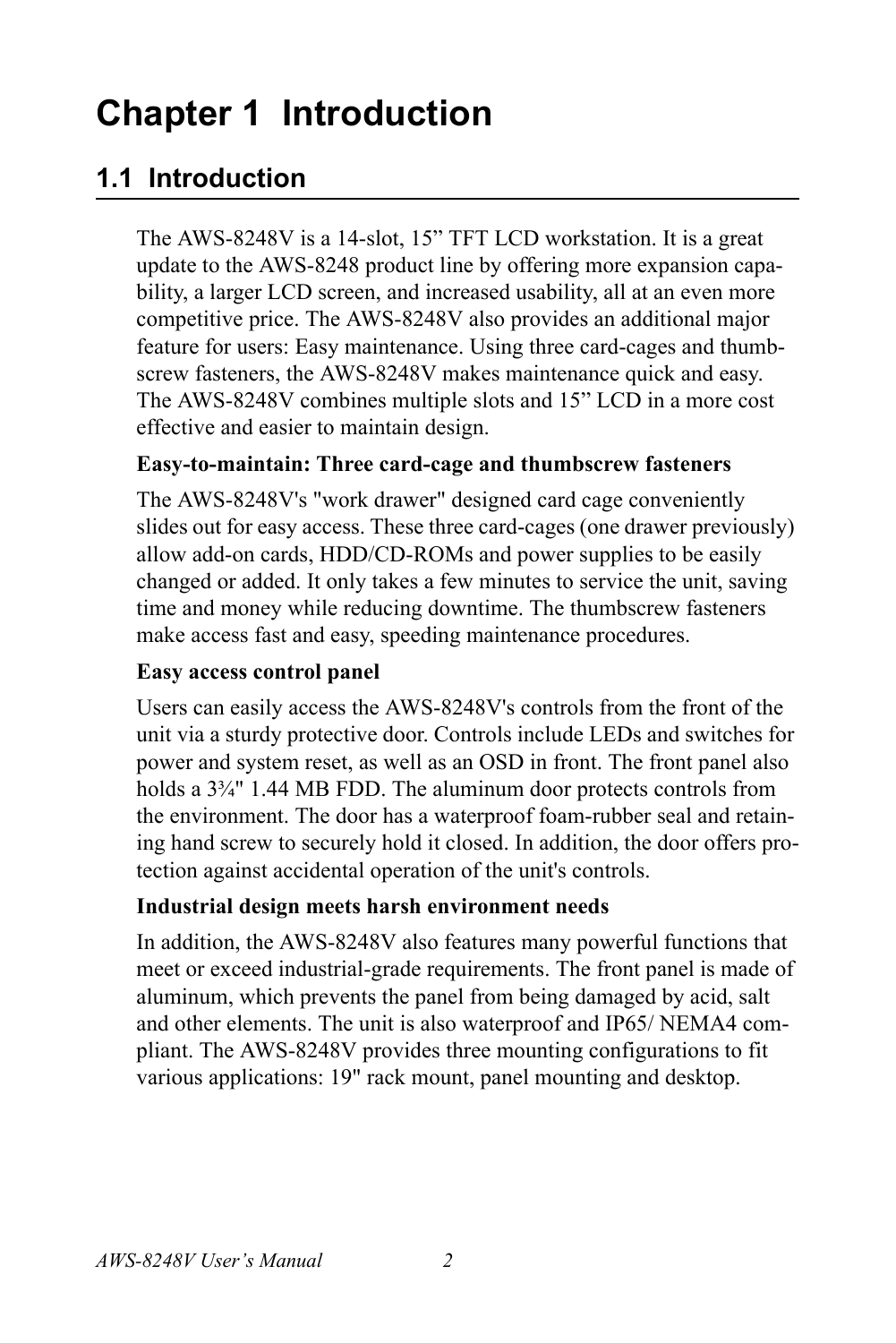### <span id="page-10-0"></span>**1.1.1 Features:**

- Low cost 15", 14-slot TFT LCD workstation, and 1024 x 768 resolution
- Three card-cage design: Easy to maintain add-on cards, CPU card and power supply.
- Two 3.5î HDDs with mobile rack drive & CD-ROM drive in back of chassis
- Equipped with the On-Screen Display (OSD) operation keypad on the front panel
- IP65/NEMA 4, Aluminum panel.

### <span id="page-10-1"></span>**1.2 Specifications**

### **General**

- **Construction:** Heavy-duty aluminum and steel chassis
- **Disk drive housing:** Holds one 3½" FDD, one CD-ROM and two 3½" HDD (CD-ROM and HDD optional)
- **Cooling system:**
- One 32 CFM fan (flow out) on rear panel for power supply
- **Dimensions:**
- Width: 482 mm (19.0")
- Depth: 450 mm (17.7")
- Height: 356 mm (14.0")
- **Weight:** 20 kg (44 lbs)

### **LCD Display**

- Display type: 15" TFT LCD
- Max. resolution: 1024 x 768
- Maxi. colors: 262K
- Luminance  $(cd/m^2)$ : 200
- Viewing angle:  $100^{\circ}$ (H),  $120^{\circ}$ (V)
- Operating temperature:  $0 \sim 50^{\circ}$ C (32  $\sim 122^{\circ}$  F)
- LCD MTBF: 50,000 hours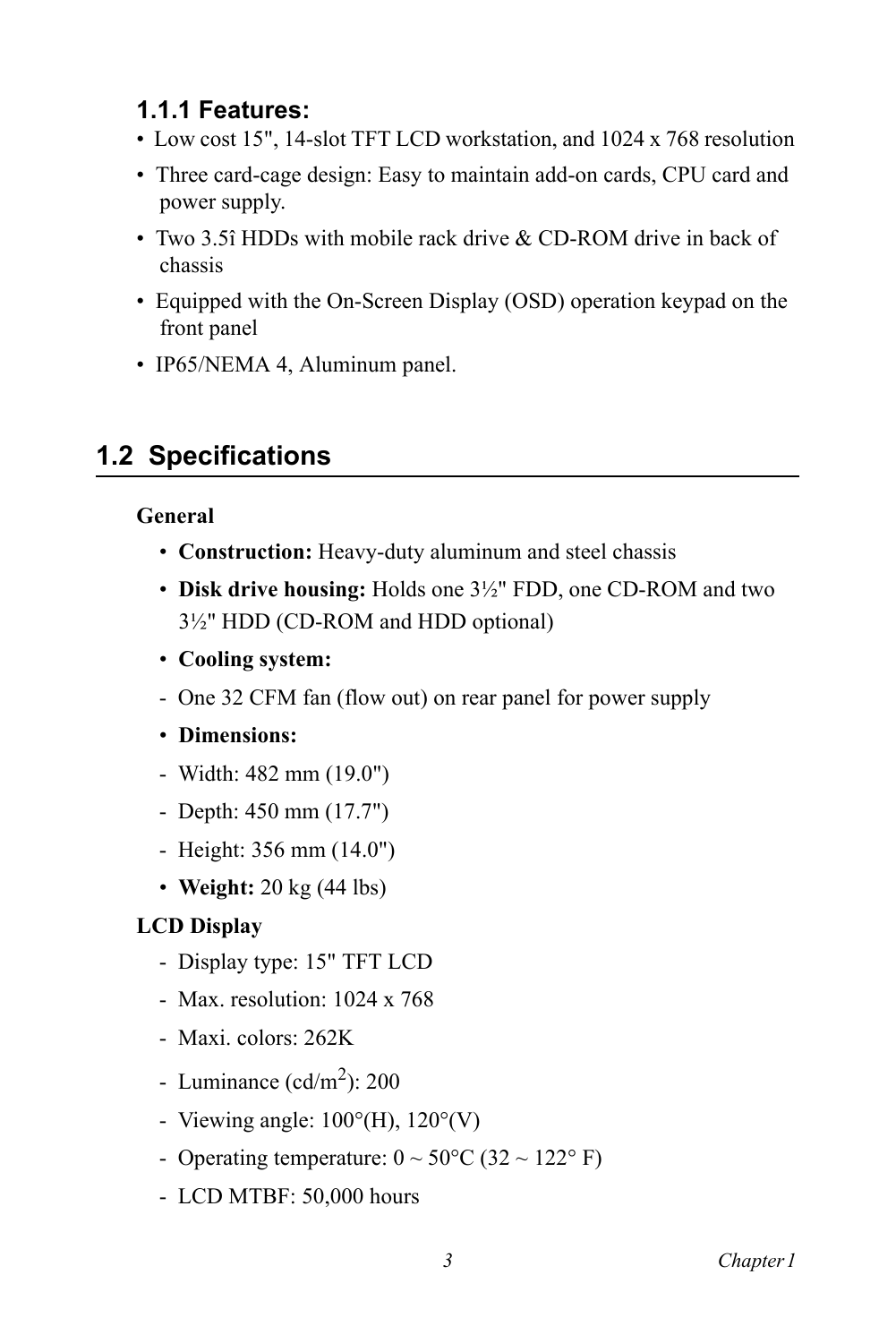- Backlight lifetime: 50,000 hours
- Interface: Direct VGA
- LCD defect specification: refer to Advantech web site

### **Front Panel**

- **Keypads:** One with 39 operating keys, one with 10 function keys and 10 programmable macro function keys
- **Keyboard connector:** Pre-wired 5-pin DIN connector with dustprotection cover on front and rear panel
- **Switches:** Reset and power on/off.

### **Passive backplane**

### • **AWS-8248VT & AWS-8248VT-T:**

14 ISA slot passive backplane

### **• AWS-8248VTP & AWS-8248VTP-T:**

9 ISA / 4 PCI / 1 CPU slot passive backplane

### **Power supply**

- **AC input:** 250 W (standard offer)
- **Input voltage:**

95 ~ 132  $V_{AC}$  or 190 ~ 264  $V_{AC}$ , switchable

### • **Output voltage:**

 $+3.3V(a)20A$ ,  $+5 V(a) 27 A$ ;  $+12 V(a) 13 A$ ;  $-5 V(a) 0.3 A$ ;  $-12 V(a)$ 0.8 A

- **MTBF:** 100,000 hours
- **Safety:** UL/CSA/TUV

### $-48$  V<sub>DC</sub> input 250 W (optional)

- **Input voltage:**  $-36 \sim -72$  V<sub>DC</sub>
- **Output voltage:**

 $+3.3V(25A, +5 V (2.30 A; +12 V (2.12 A; -5 V (2.015 A; -12 V (2.015 A; -12 V (2.015 A; -12 V (2.015 A; -12 V (2.015 A; -12 V (2.015 A; -12 V (2.015 A; -12 V (2.015 A; -12 V (2.015 A; -12 V (2.015 A; -12 V (2.015 A; -12 V (2.015 A; -12 V (2.015 A; -12 V (2.015 A; -12 V (2.015 A; -12 V (2.015$ 1.0 A

• **MTBF:** 100,000 hours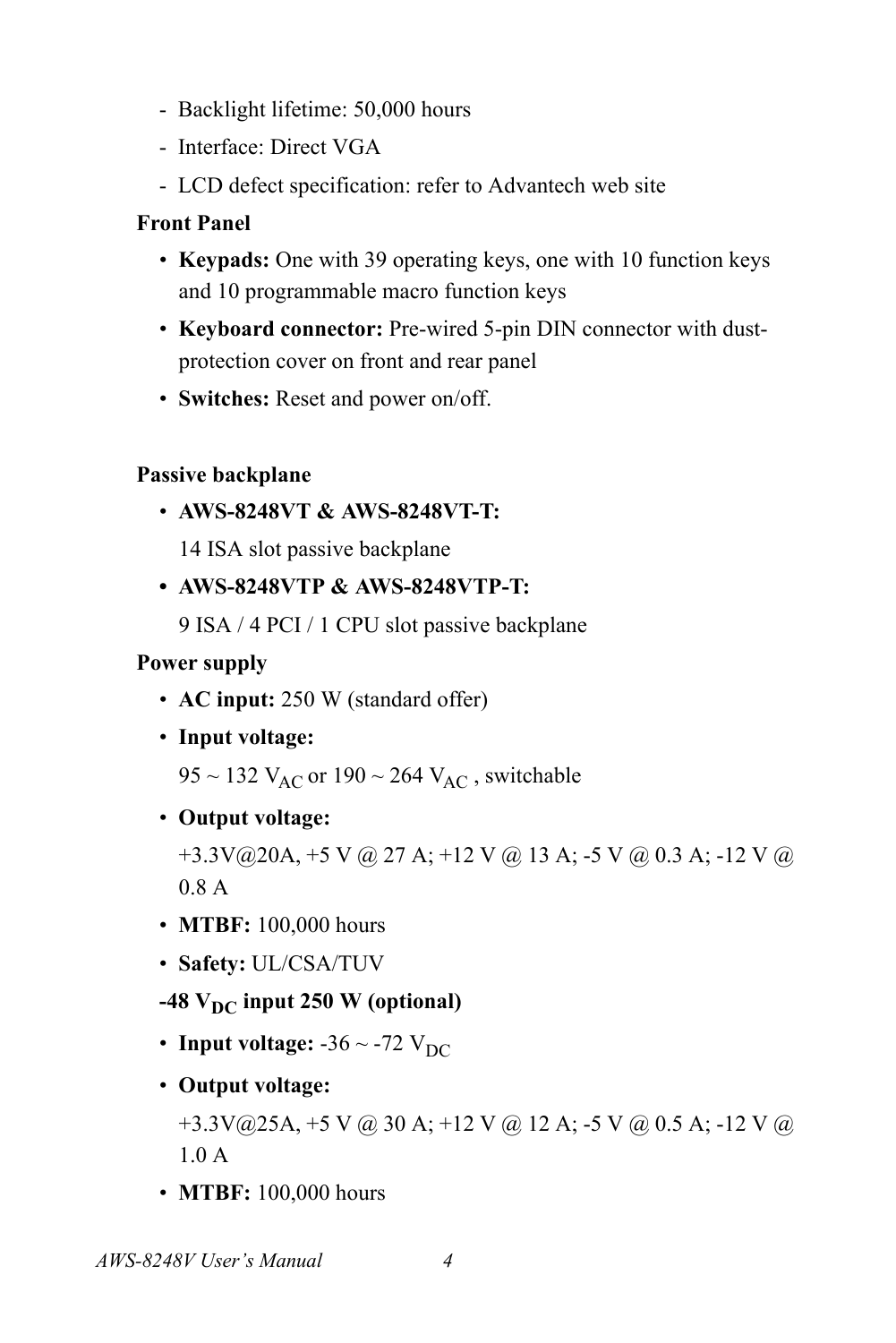### $24 V<sub>DC</sub>$  input 250 W (optional)

- Input voltage:  $19 \sim 32$  V<sub>DC</sub>
- Output voltage: +5 V @ 25 A; +12 V @ 10 A; -5 V @ 1.0 A; -12 V @ 1.0 A
- **MTBF:** 100,000 hours

#### **Environmental specifications**

- **Operating temperature:**  $0 \sim 50^{\circ}$  C (32  $\sim 122^{\circ}$  F)
- **Relative humidity:**  $5 \sim 85\%$  @ 40° C, non-condensing
- Vibration:  $5 \sim 17$  Hz, 0.1" double-amplitude displacement  $17 \sim$ **500 Hz, 1.0 G peak to peak.**

### <span id="page-12-0"></span>**1.3 Front and rear panel layout**



*Figure 1.1: Front panel layout*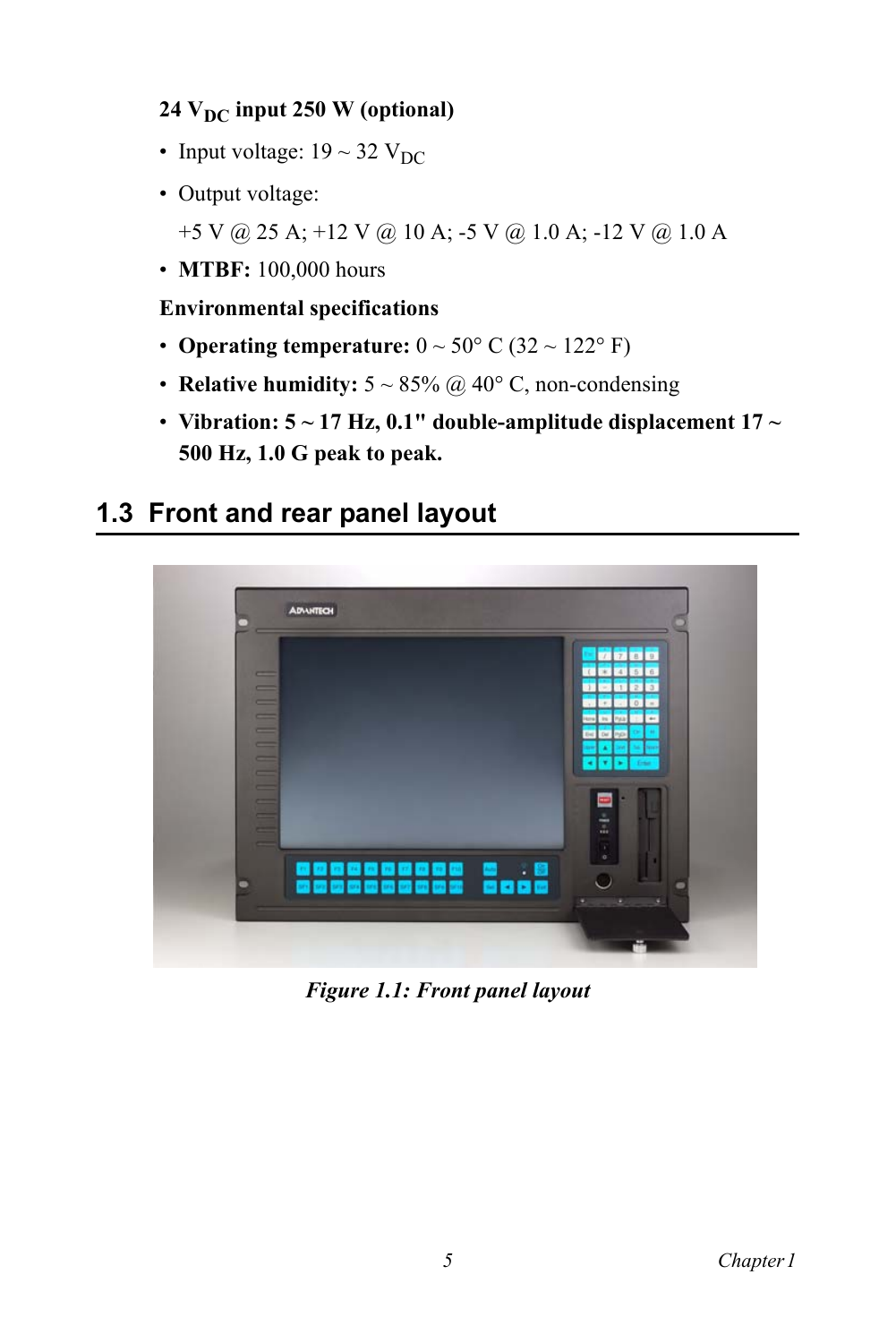

*Figure 1.2: Rear panel layout*

### <span id="page-13-0"></span>**1.4 Dimensions**



 $(17.72" \times 12.83")$ 

#### *Figure 1.3: AWS-8248 dimensions*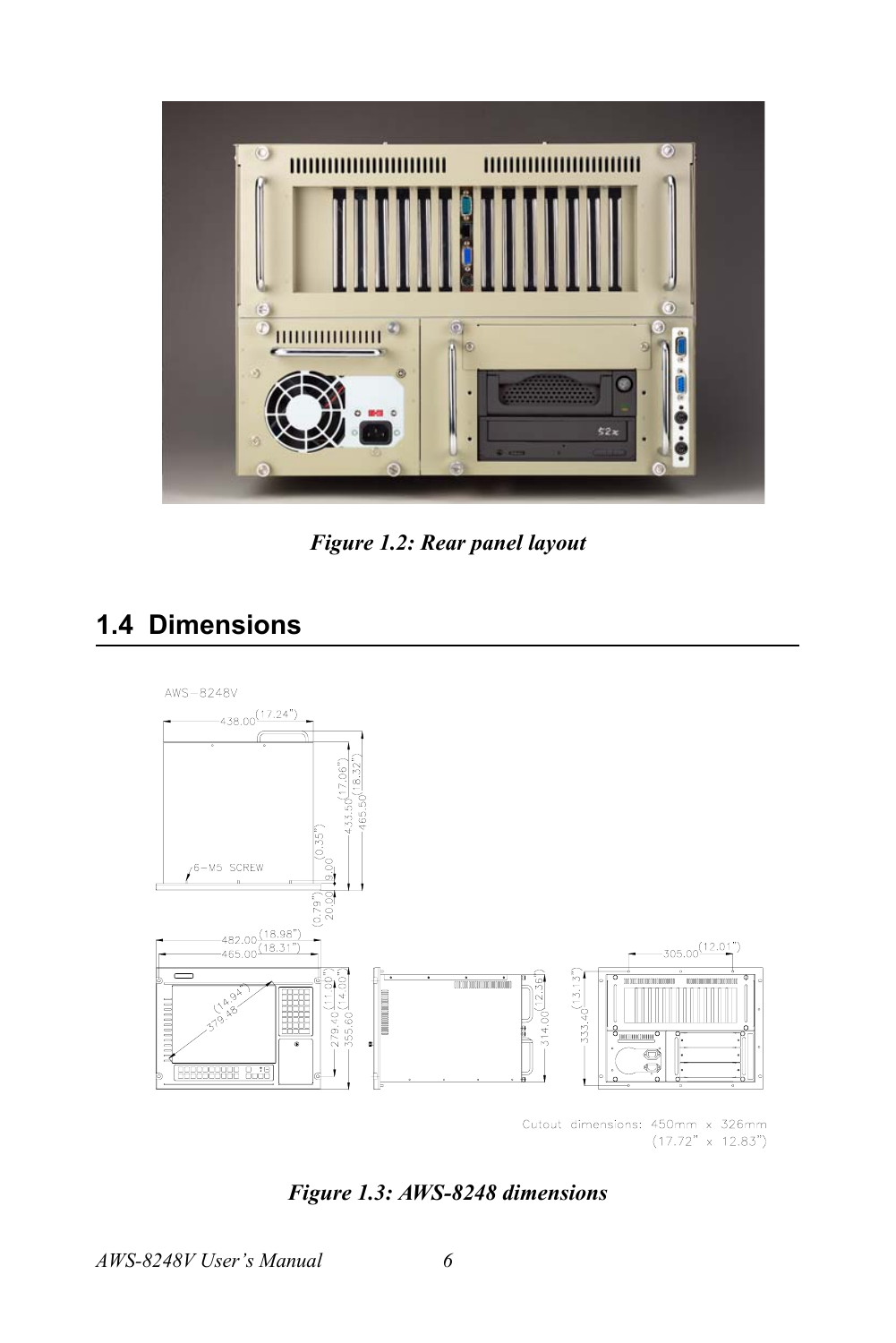

# **System Setup**

- General
- Rack Mounting
- Panel mounting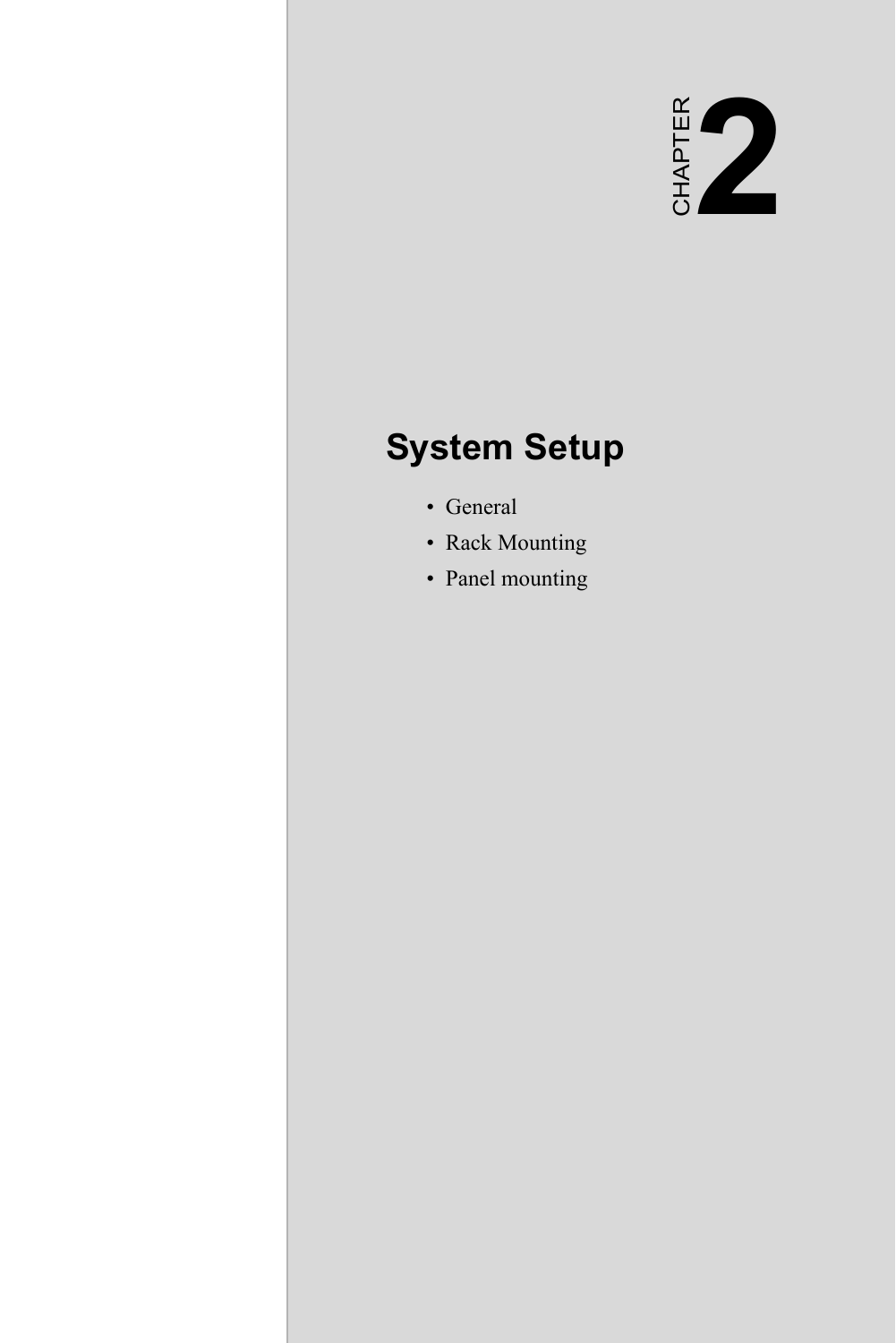# <span id="page-15-0"></span>**Chapter 2 System Setup**

### <span id="page-15-1"></span>**2.1 General**

When you receive your workstation you will find a backplane, power supply, and floppy disk drive already installed. Further setup of the AWS-8248V is easy. All you have to do is slide out its work drawer module, install a CPU card, optional hard disk drive and whatever additional I/O cards your application requires.



Warning! *1. Do not begin your installation until you are sure there is no power flowing within the AWS-8248V. Power must be switched off and the main power cord unplugged.*

> *2. Every time you service the AWS-8248V, you should switch the power off and unplug the main power cord.*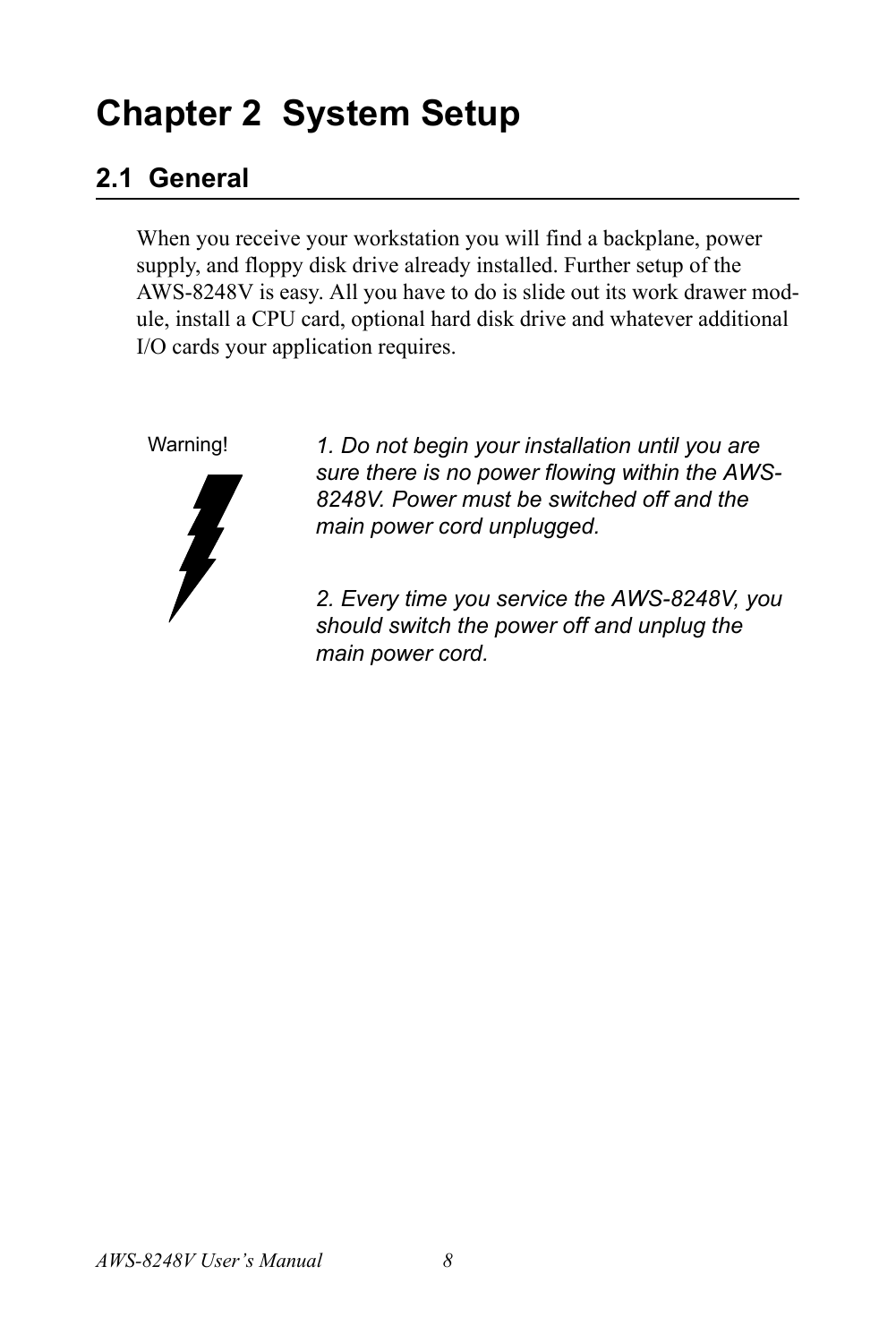### <span id="page-16-0"></span>**2.2 Rack mounting**

The AWS-8248 can be mounted in a 19" rack. Ensure that all addi-tional equipment has been installed correctly and that the cabling has been reattached. (See Fig. 2-7) Remove the screw covers on the front panel. Attach the case to the rack using screws on both sides.



<span id="page-16-1"></span>*Figure 2.1: Rack mounting the AWS-8248*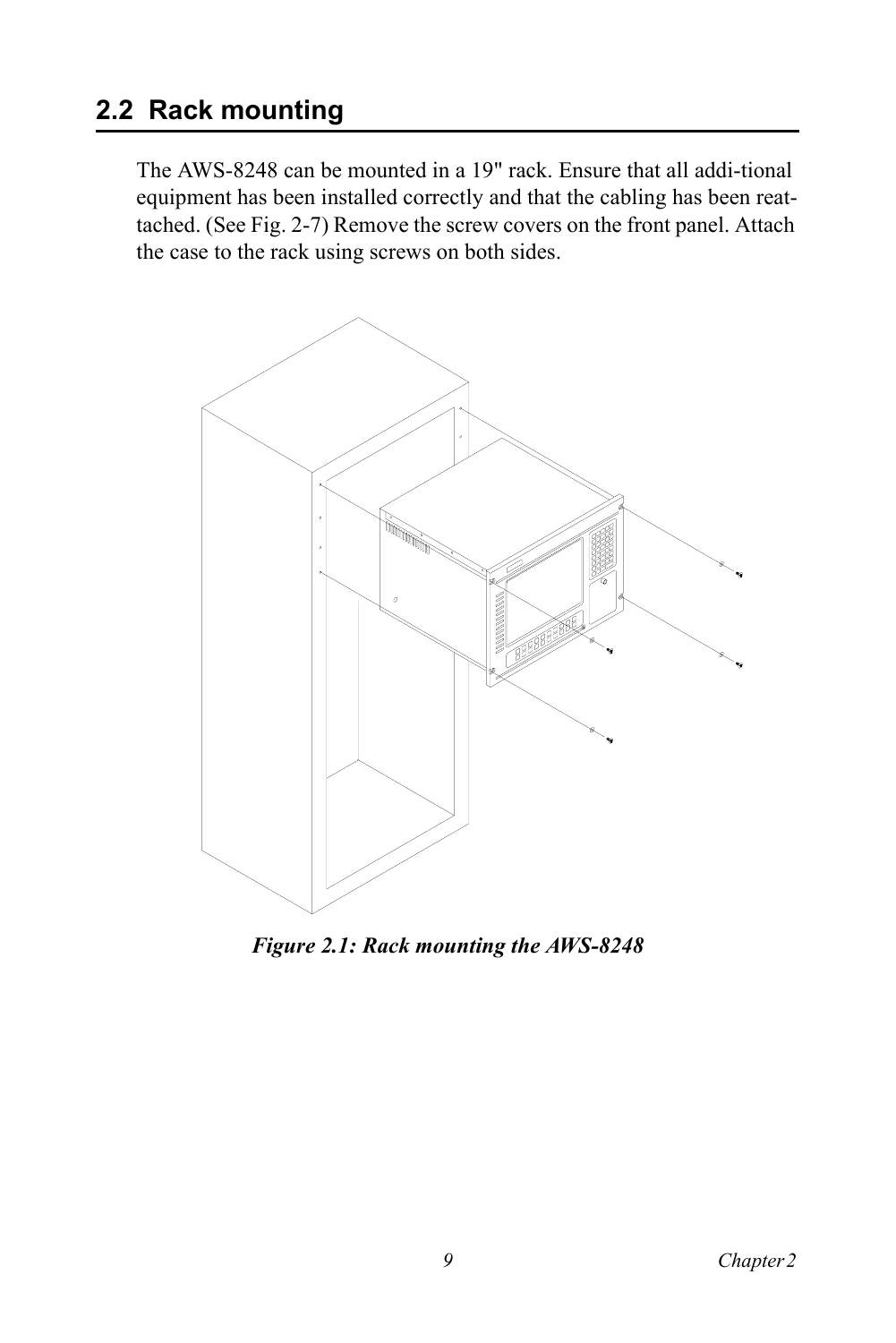### <span id="page-17-0"></span>**2.3 Panel mounting**

Panel mounting the AWS-8248 is easy. Just line up the holes in the panel aperture and the holes on the panel, and then secure the AWS-8248 to the panel with the mounting bolts.



<span id="page-17-1"></span>*Figure 2.2: Panel mounting the AWS-8248*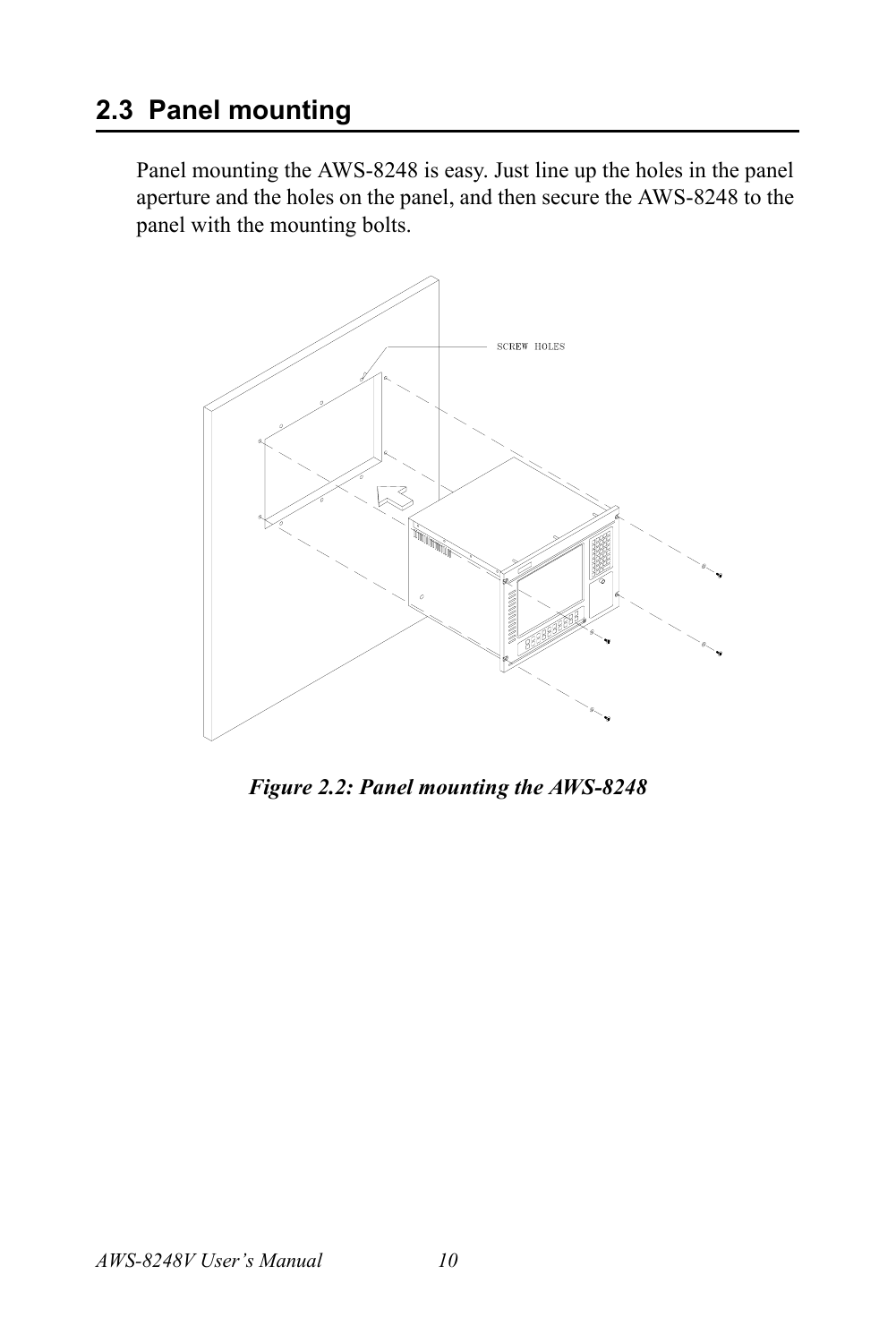

# **Programming KBT-2002 Macro Keys**

- Introduction
- Macro Keys
- Using Main.exe to edit Macro Key
- Examples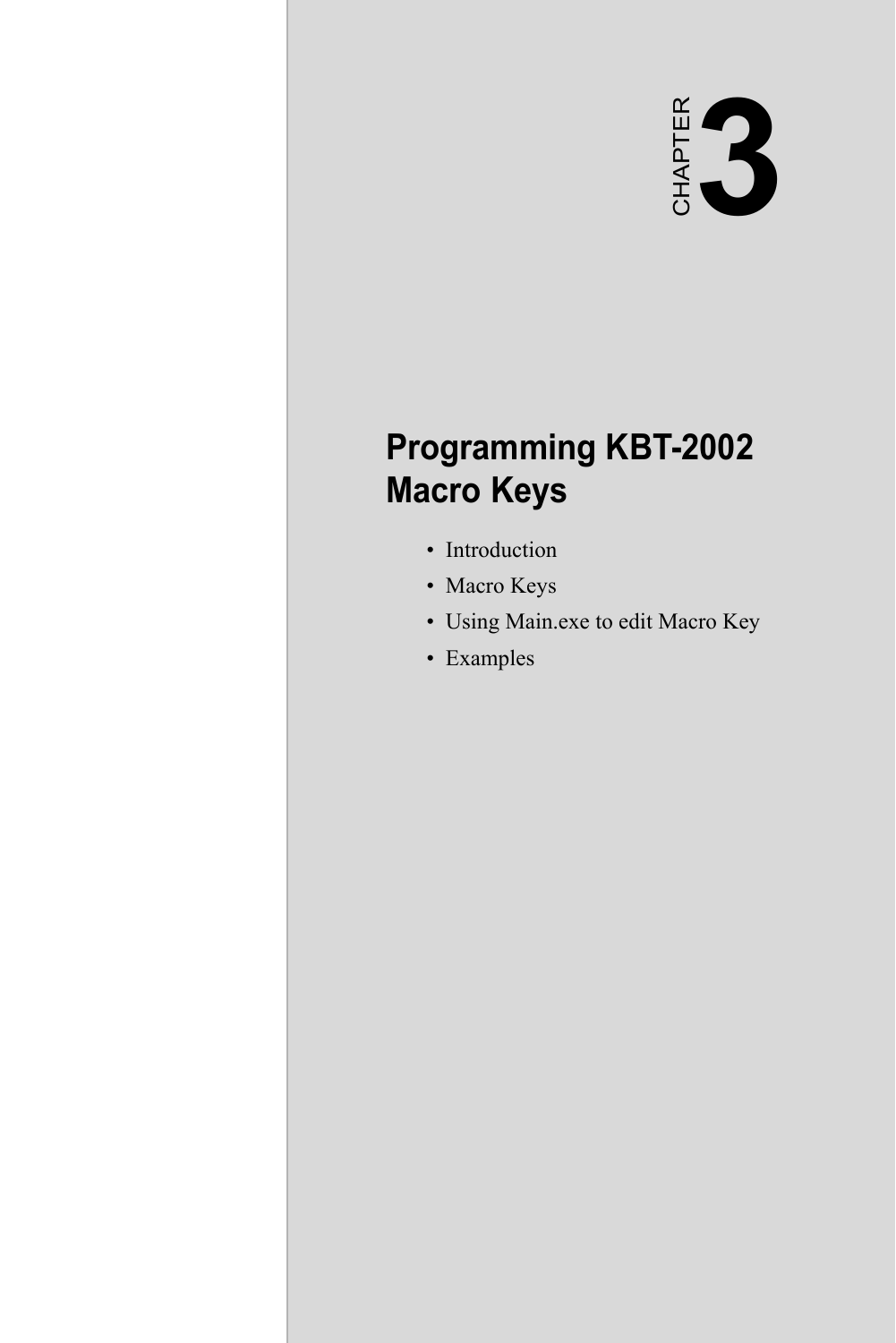# <span id="page-19-0"></span>**Chapter 3 Programming KBT-2002 Macro Keys**

### <span id="page-19-1"></span>**3.1 Introduction**

The KBT-2002 is equipped with programmable function keys (macro keys) that greatly enhances the operating interface. Macros, which are far more powerful than batch files; automate the most commonly used input sequences. They extend their functional reach within application programs.

### <span id="page-19-2"></span>**3.2 Macro keys**

#### **Macro keys (SF1 , SF2 ,...SF10)**

Ten programmable macro keys are located on the front panel of the workstation.

#### **Macro keys (SF11 , SF12 ,...SF30)**

These twenty programmable macro keys are customized models. If your workstation doesn't have these twenty keys, you do not need to edit SF 11 to SF 30 when using the utility program, Main.exe, to edit the macro keys.

#### **The limitation of editing the macro keys**

When editing the macro keys, the number of characters is limited to 78. Every ten macro keys are defined as one block; there are three blocks in total. The size of each block is limited under 256 bytes. Please refer to the next section for editing the macro keys.

### <span id="page-19-3"></span>**3.3 Using Main.exe to edit Macro Key**

First, copy all the files to your hard disk and/or make a backup disk. Take a look at the content of the utility disk; please find the .pad file that corresponds to your workstation, for example, AWS8420.pad. Remember this file name, because you will need it to edit the macro keys.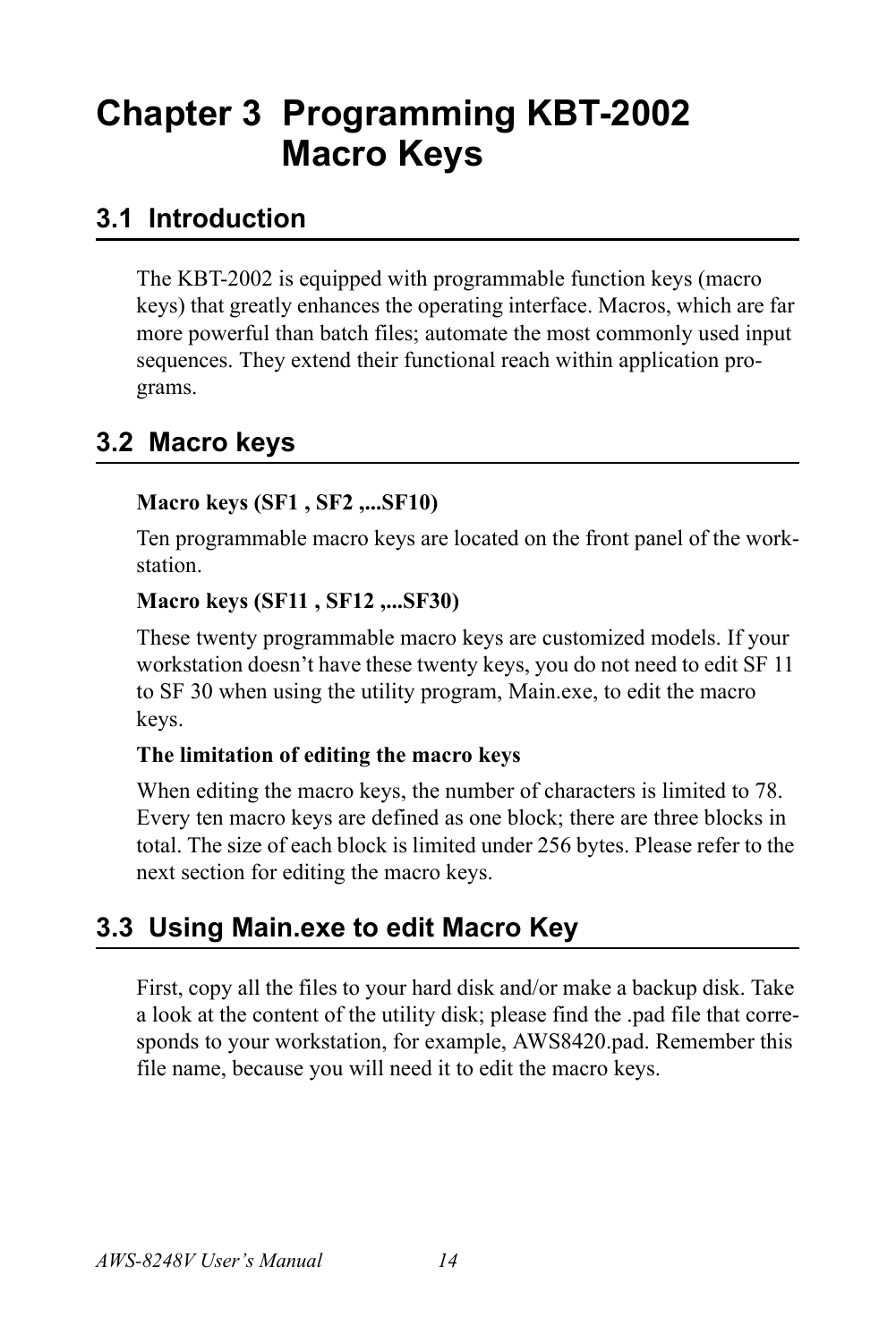There ís an example within the subdirectory of the utility disk. Go into this subdirectory and look for a .txt file that corresponds to your workstation, for example, AWS8420.txt. You can use this file under the macro key edit program to practice.

- *Note 1: The keyboard translator utility main.exe program can be run under DOS mode only.*
- *Note 2: The following windows illustrations are examples only. You must follow the instruction and pay attention to the instructions which appears on you screen.*

### <span id="page-20-0"></span>**3.4 Examples**

Boot your workstation and enter the DOS command. Key in main.exe and press the enter key. You will see the following screen.

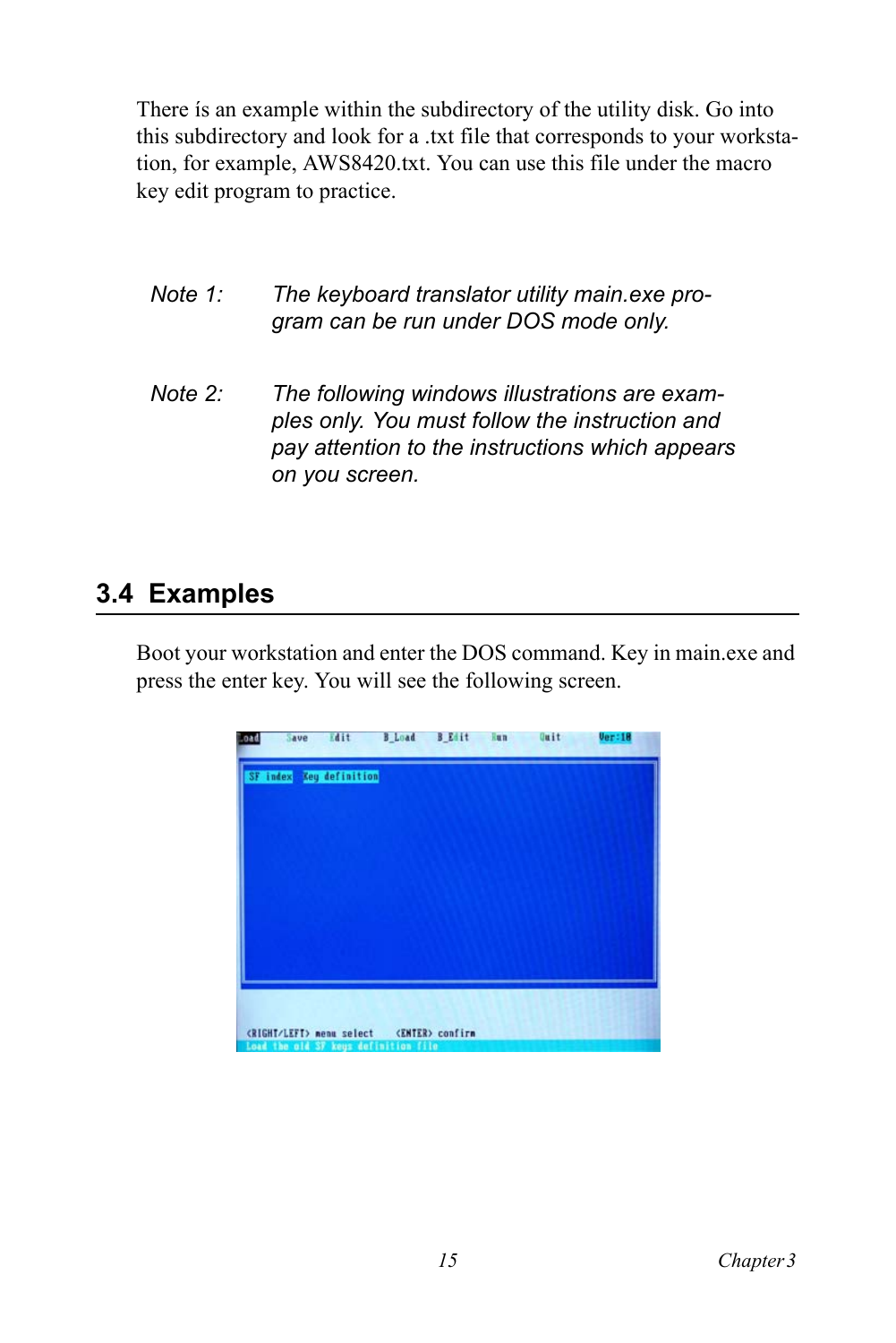Choose Load in the function and press the enter key. Key in the file name that you edited in this program before. To practice, you can choose, for example, the AWS8420.txt in the example in the utility disk. After reading the file, press Esc key to leave this mode.



Whether you have loaded the old file or not, choose Edit in the main menu and press enter to go into the edit mode. You can see the operating guide at the bottom of the screen. Use the up/down arrow keys to move the cursor, and page up/page down keys to change pages. These keys help you to choose the macro keys that you want to edit. The SF01, SF02, and etc represent the macro keys. They are called the macro key number. After picking the macro keys you want to edit, press the enter key to go into a sub screen.

| <b>SF</b> index                 | <b>Key definition</b> |  |  |  |
|---------------------------------|-----------------------|--|--|--|
| SF81                            |                       |  |  |  |
| SFB <sub>2</sub><br><b>SF83</b> |                       |  |  |  |
| <b>SFB4</b>                     |                       |  |  |  |
| <b>SF85</b>                     |                       |  |  |  |
| <b>SFB6</b>                     |                       |  |  |  |
| <b>SF87</b>                     |                       |  |  |  |
| <b>SF88</b>                     |                       |  |  |  |
| <b>SF89</b>                     |                       |  |  |  |
| <b>SF18</b>                     |                       |  |  |  |
| <b>SF11</b><br><b>SF12</b>      |                       |  |  |  |
| <b>SF13</b>                     |                       |  |  |  |
| <b>SF14</b>                     |                       |  |  |  |
| <b>SF15</b>                     |                       |  |  |  |
|                                 |                       |  |  |  |
|                                 |                       |  |  |  |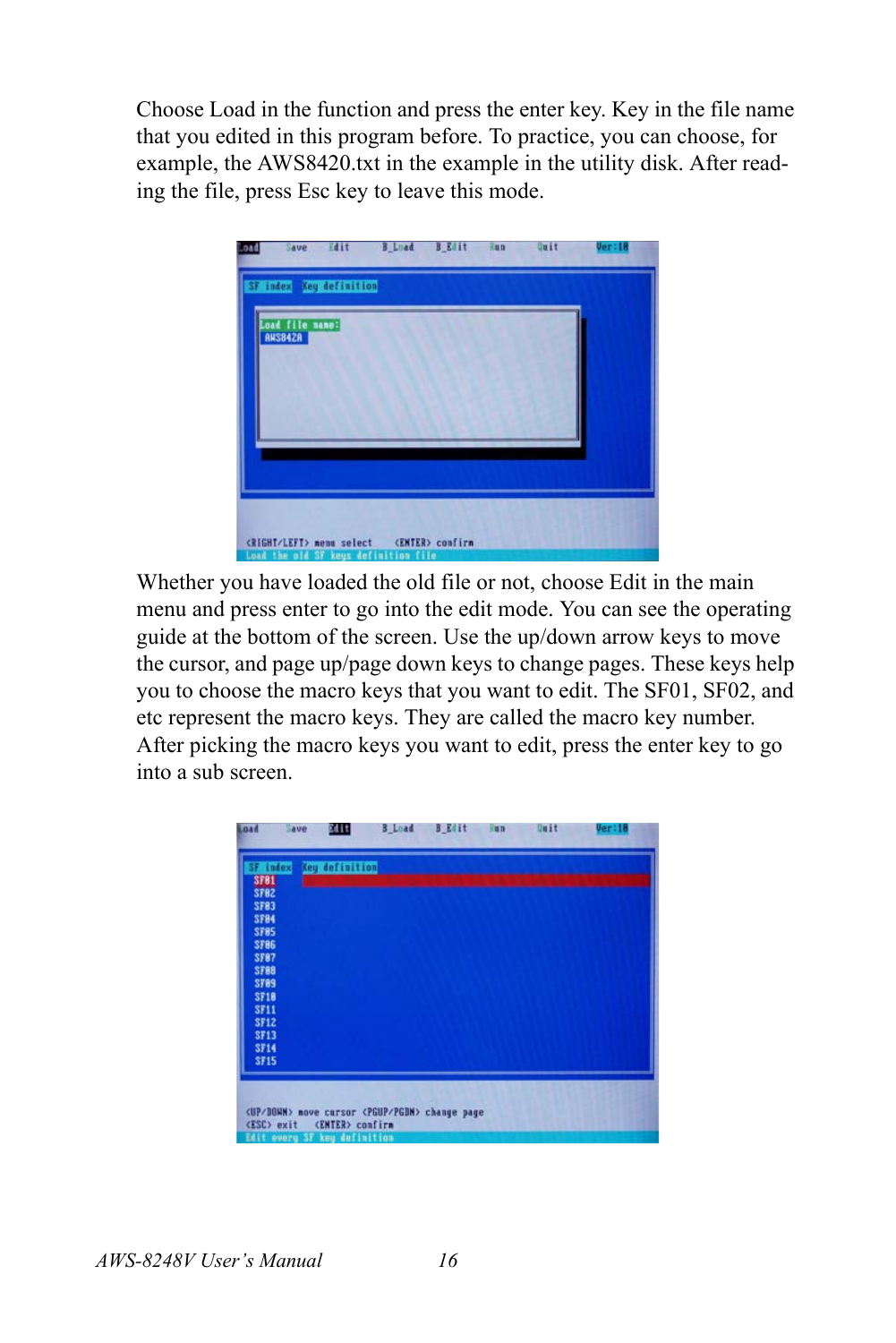n this sub screen, you can key in any character string that you want to see when pressing this macro key, or any signs. You can also key in the names of the function keys of the keyboard; but please add a  $\lceil \cdot \rceil$  sigh. The number characters you key in should be under 78. After editing, press Esc key to go back to the edit mode, then you can choose other macro keys to edit. If there is no SF 11, SF1 2,...SF30 on your workstation, please ignore and do not edit them. Upon completing the edit, press ESC key to leave the edit mode. You can see that there is no red bars on the macro keys you've edited. Choose Save in the main menu and press enter key. You will see a sub-screen like this. Please key in a file name; the total number of the character used should be under 7. After keying in the file name, press Enter; the system will save it with .txt and leave the Save mode.

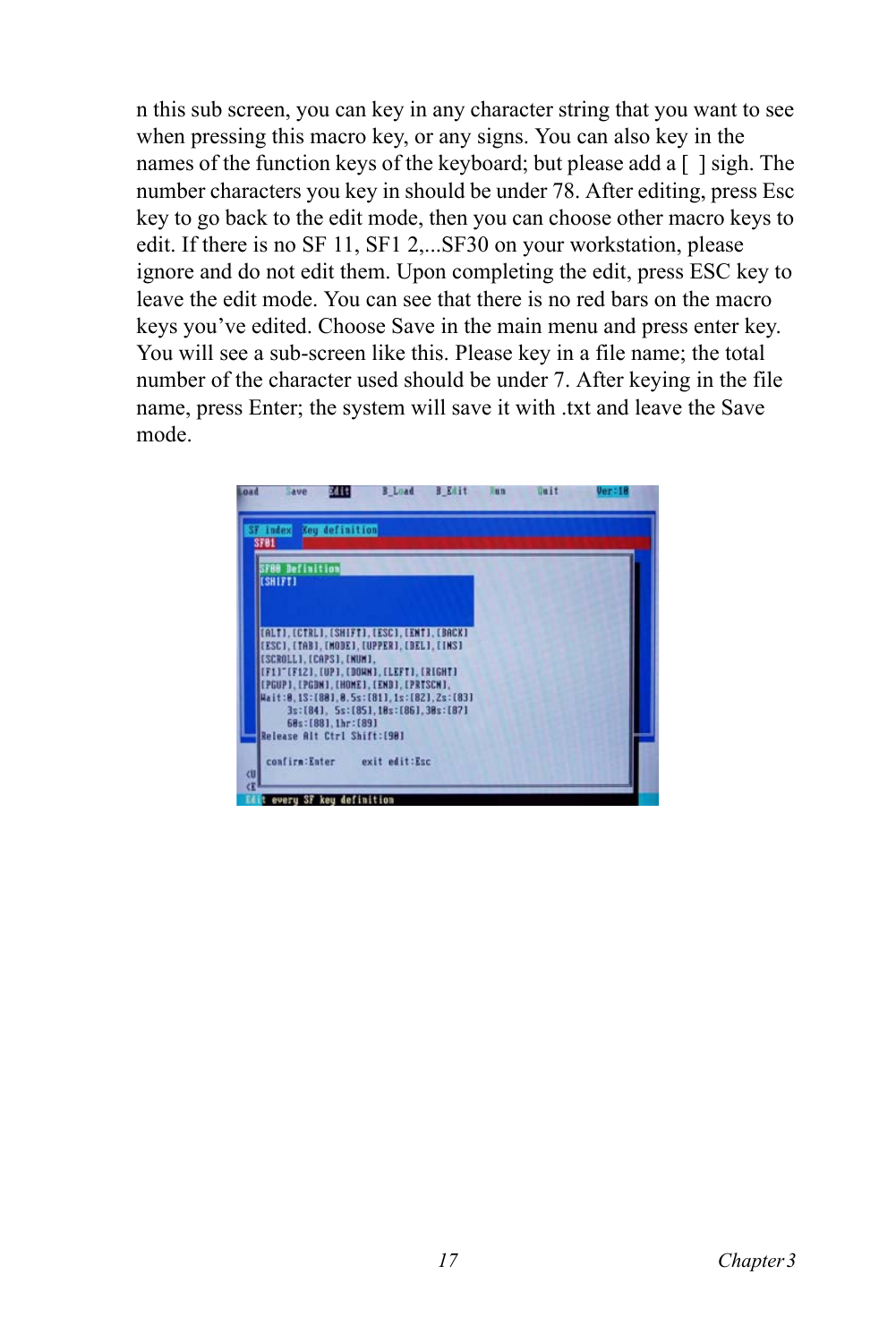Choose Run in the main menu, and press Enter to go into the Run (programming) mode. You will see a sub-screen for upper key setting OFF= Press both character and upper key in the same time ON= Press upper key. Then key the character for upper layer. Press the upper key again for the lower layer PS: some membrane keypad has Upper indicator (light on=upper status)



After setting the upper key, press Enter. Choose if you need the beep sound when you press the macro keys. OFF = no beep sound  $ON = with$ beep sound

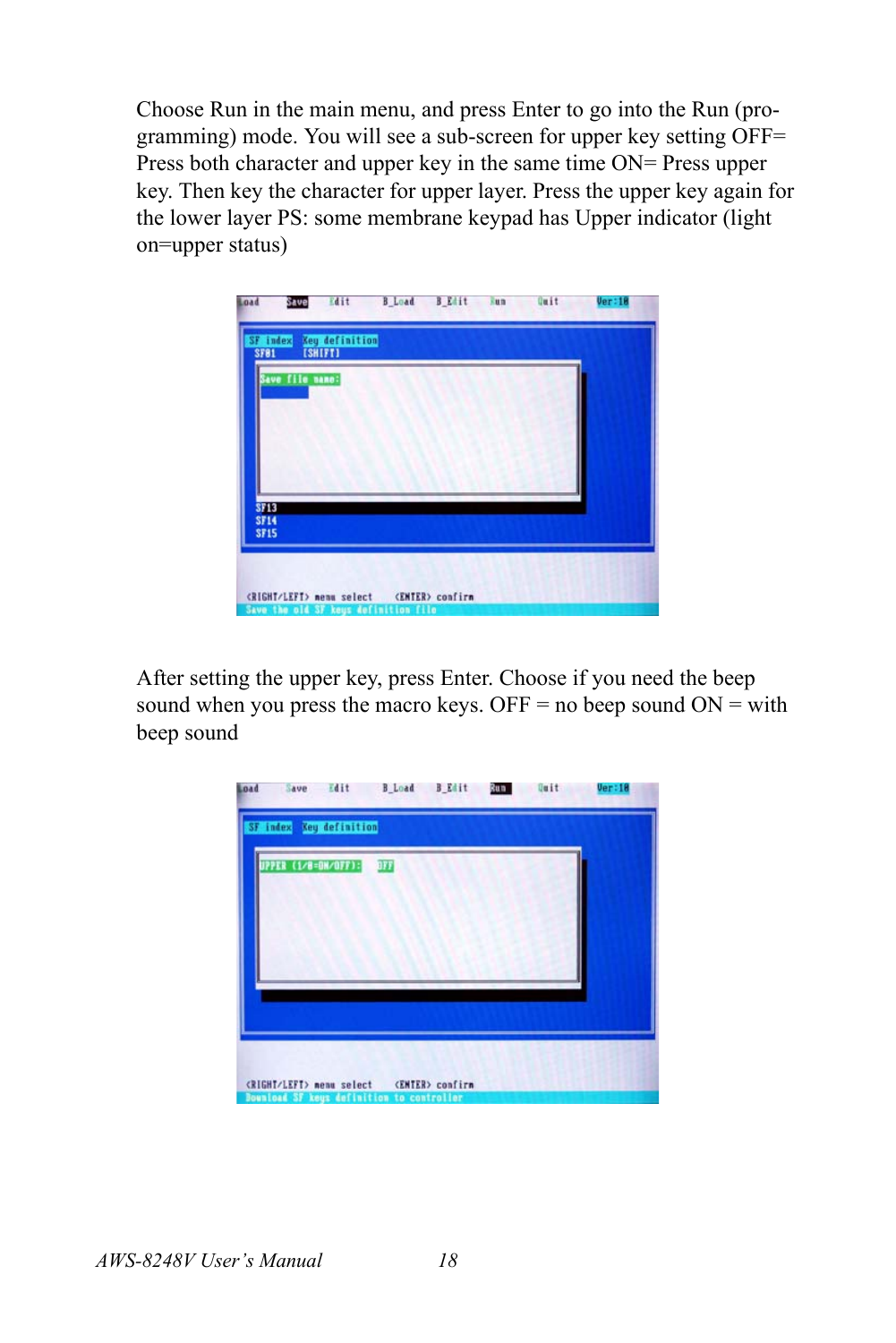After the beep sound setting, press Enter and you will be asked to key in a .pad file name. Please refer to chapter 1.3. Do not use any other file names other than that of this workstation, or character definition errors might arise!



After keying the file name, press Enter, The system will start to read the data in the file together with the data in the .txt file that you just edited and save to the keyboard translator board of this workstation.

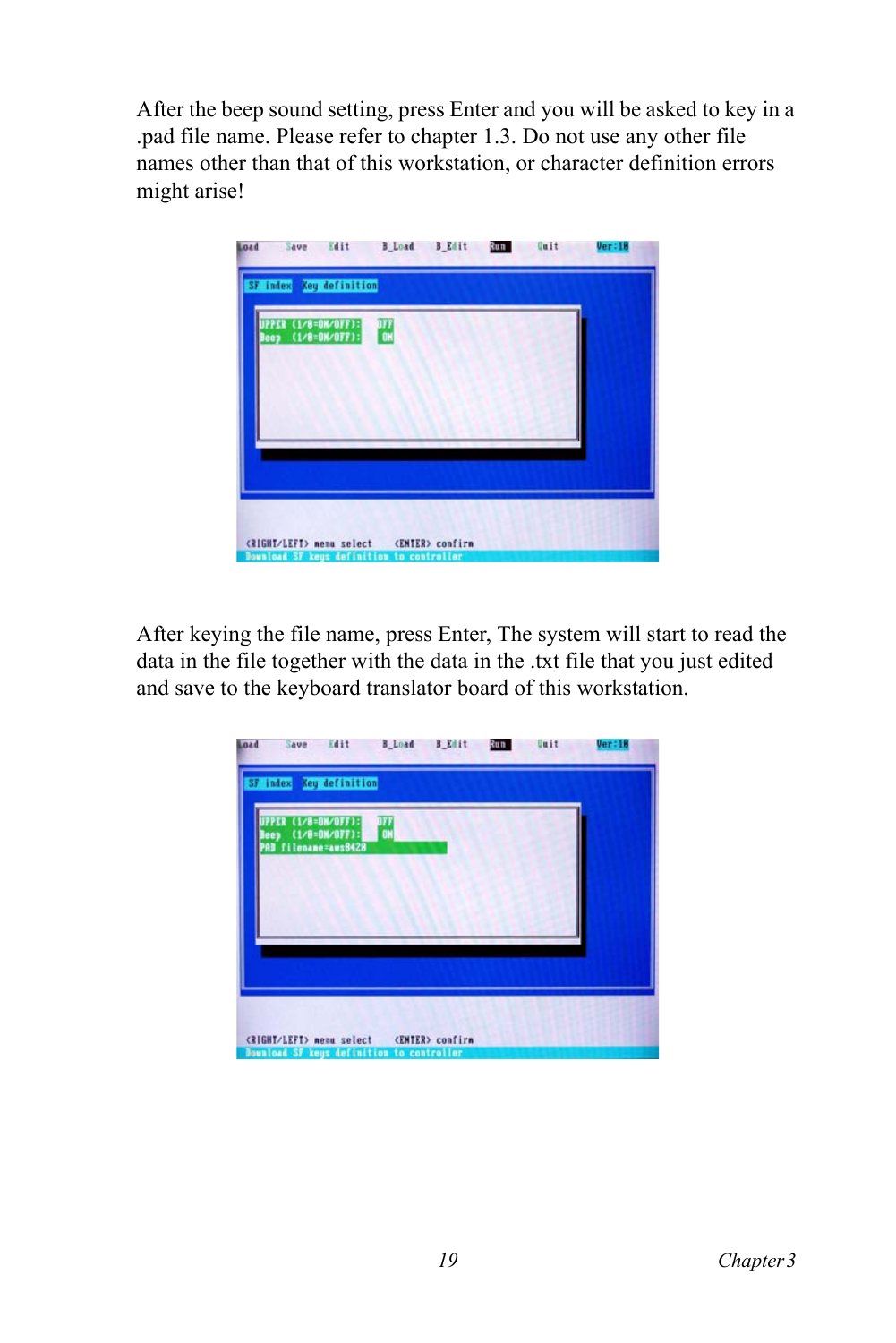After the system finished the programming, you will see a sub-screen that tells you to repeat the process again or press Esc to leave the Run mode.

| UPPER (1/8=ON/OTF): OUFF<br>Beep (1/8=DN/OFF): 0N         |  |  |  |
|-----------------------------------------------------------|--|--|--|
| PAU filename=aus8428<br><b>Mow start to write EEEPROM</b> |  |  |  |
|                                                           |  |  |  |
|                                                           |  |  |  |
|                                                           |  |  |  |

*Note: There might be transition error when the connection cable between the CPU card and the keyboard translator is too long. If the error occurs, please turn off the workstation and use a shorter cable, then reboot the workstation and run the main.exe program again.*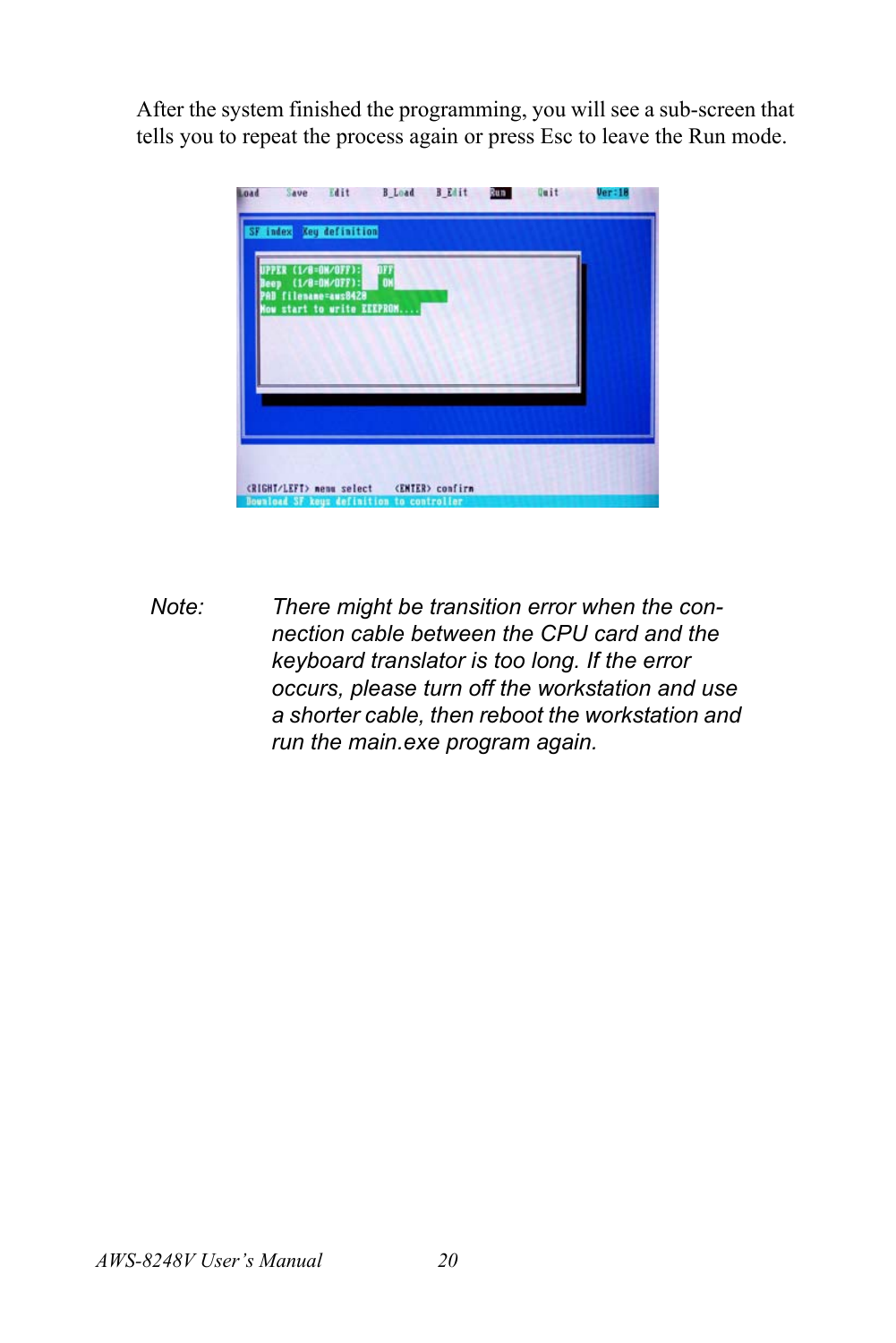

Appendix

# **Display Timing Mode & OSD**

- Supported input timing modes
- OSD operation keypad
- OSD function and operation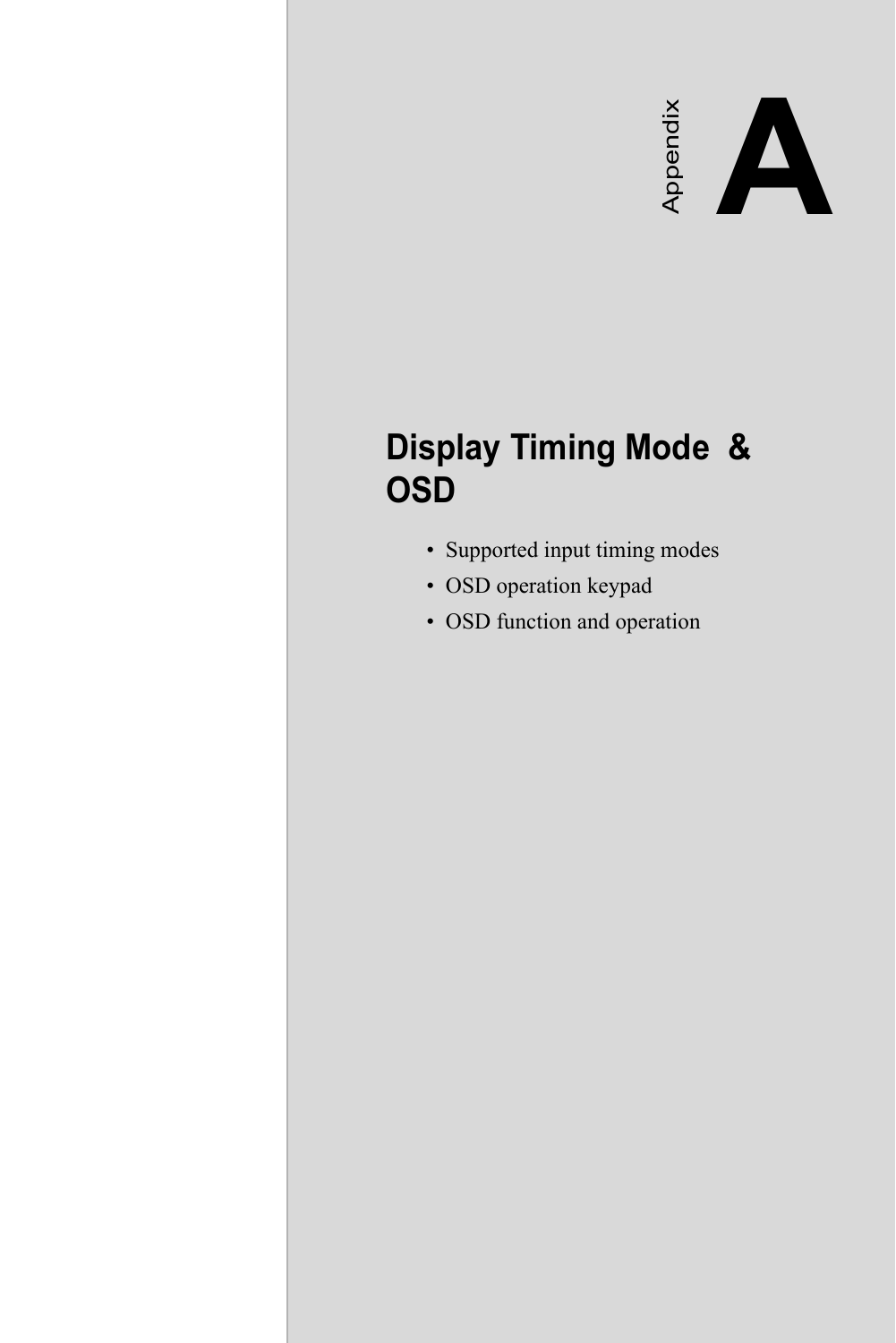# <span id="page-27-0"></span>**Appendix A Display Timing Mode and OSD**

### <span id="page-27-1"></span>**A.1 Supported Input Timing Modes**

The following nineteen kinds of timings have already been programmed in this module. The input synchronous signals are automatically recognized.

<span id="page-27-2"></span>

|                              | Table A.1: Display Modes Table |                      |                    |                                      |                      |  |
|------------------------------|--------------------------------|----------------------|--------------------|--------------------------------------|----------------------|--|
| Chroma<br>2325<br>Timing No. | <b>Resolution</b>              | HSYNC /<br>KHz (+/-) | VSYNC/<br>Hz (+/-) | <b>PIXEL</b><br>RATE /<br><b>MHz</b> | <b>REMARK</b>        |  |
| #008                         | VGA<br>640 * 350               | $31.469$ (+)         | $70.087(-)$        | 25.175                               |                      |  |
| #011                         | VGA<br>640 * 400               | $31.469(-)$          | $70.087 (+)$       | 25.175                               |                      |  |
| #013                         | <b>VGA</b><br>640 * 480        | $31.469(-)$          | $59.941(-)$        | 25.175                               |                      |  |
| #016                         | VGA<br>720 * 350               | $31.469(-)$          | $70.087(-)$        | 28.322                               |                      |  |
| #019                         | VGA<br>720 * 400               | $31.469(-)$          | $70.087 (+)$       | 28.322                               |                      |  |
| #032                         | <b>VESA 640</b><br>$*400$      | $37.861(-)$          | $84.136 (+)$       | 31.500                               | $*$ #034<br>and #074 |  |
| #033                         | <b>VESA 640</b><br>*480        | $37.861(-)$          | $72.810(-)$        | 31.500                               | * #076               |  |
| #034                         | <b>VESA 720</b><br>$*400$      | $37.736(-)$          | $84.045 (+)$       | 36.000                               | * #032<br>and #074   |  |
| #035                         | <b>VESA</b><br>800-5           | $35.156 (+)$         | $56.250 (+)$       | 36.000                               | * #066               |  |
| #036                         | <b>VESA</b><br>800-6           | $37.879 (+)$         | $60.317 (+)$       | 40.000                               |                      |  |
| #037                         | <b>VESA</b><br>800-7           | $48.077(+)$          | $72.188(+)$        | 50.000                               |                      |  |
| #038                         | <b>VESA</b><br>1024-6          | $48.363(-)$          | $60.004$ (-)       | 65.000                               | * #067               |  |
| #039                         | <b>VESA</b><br>1024-7          | $56.476(-)$          | $70.069(-)$        | 75.000                               |                      |  |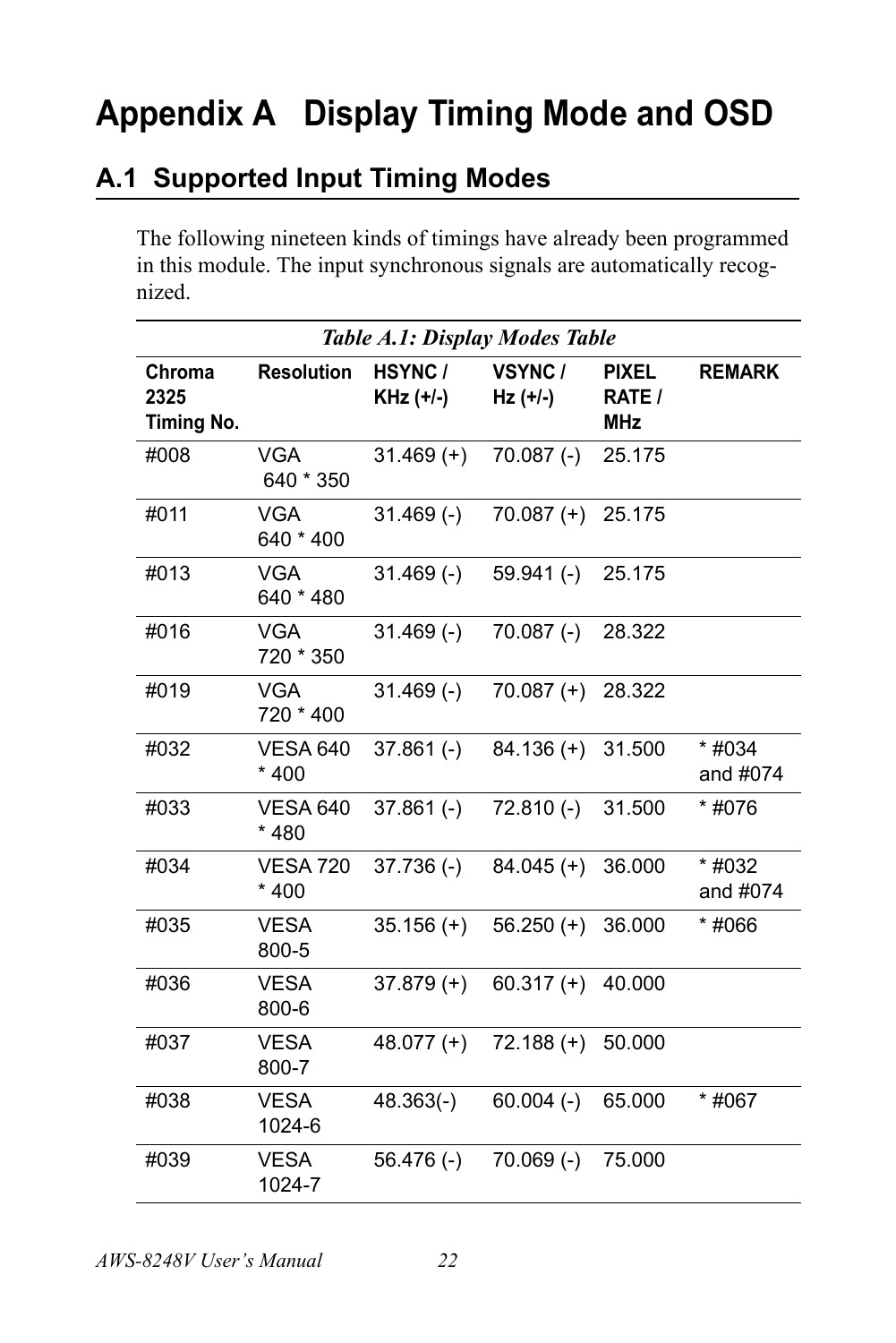| Table A.1: Display Modes Table |                        |                      |                      |                                      |                    |
|--------------------------------|------------------------|----------------------|----------------------|--------------------------------------|--------------------|
| Chroma<br>2325<br>Timing No.   | <b>Resolution</b>      | HSYNC /<br>KHz (+/-) | VSYNC/<br>$Hz (+/-)$ | <b>PIXEL</b><br>RATE /<br><b>MHz</b> | <b>REMARK</b>      |
| #008                           | VGA<br>640 * 350       | $31.469$ (+)         | $70.087$ (-)         | 25.175                               |                    |
| #041                           | VESA<br>1024-75        | $60.023$ (+)         | $75.029 (+)$         | 78.750                               |                    |
| #042                           | <b>VESA</b><br>1024-85 | $68.677(+)$          | $84.996(+)$          | 94.500                               |                    |
| #066                           | OAK 800 *<br>600       | $35.156(+)$          | $56.160 (+)$         | 36.000                               | * #035             |
| #067                           | OAK 1024<br>* 768      | $48.077 (+)$         | $59.797 (+)$         | 36.000                               | * #038             |
| #074                           | 640 * 400              | 37.861 (-)           | $85.081 (+)$         | 31.500                               | * #032<br>and #034 |
| #075                           | 720 * 400              | 37.927 (-)           | $85.038 (+)$         | 35.500                               |                    |
| #076                           | 640 * 480              | $37.861(-)$          | 72.810 (-)           | 31.500                               | * #033             |
| #077                           | 640 * 480              | $37.500(-)$          | $75.000(-)$          | 31.500                               |                    |
| #078                           | 640 * 480              | 43.269 (-)           | $85.008(-)$          | 36.000                               |                    |
| #079                           | 800 * 600              | 46.875 (+)           | $75.000 (+)$         | 49.500                               |                    |
| #080                           | 800 * 600              | $53.674$ (+)         | $85.062 (+)$         | 56.250                               |                    |

PS1: This table was tested by Chroma 2325 Pattern Generatior. Other resolutions such as VSYNC And HSYNC are not recommended.

PS2: \* Can't occur in the same time.

*Note 1:* Even if the preset timing is entered, a little adjustment of the functions such as Horizontal period, CLK-delay and display position, are required. The adjusted values are memorized in every preset number.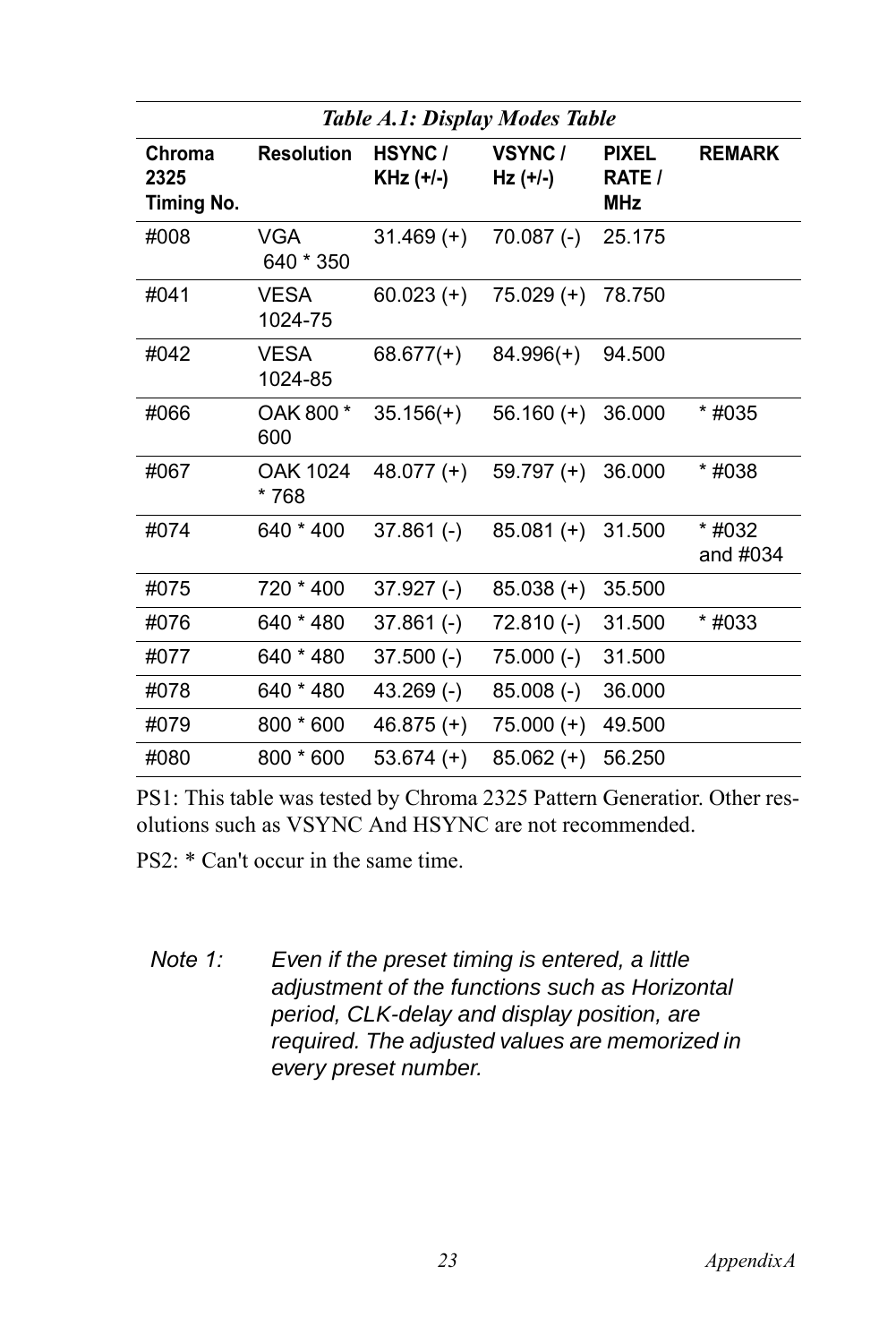- Note 2: This module recognizes the synchronous signals with near preset timing of the frequency of the HS and Vsync, even in the case that the signals other than the preset timing that were entered.
- Note 3: Because adjustments may not fit, such as differing magnifying ratios or, in the case that you use it except for the display timing that was preset.

### <span id="page-29-0"></span>**A.2 OSD Operation Keypad**

The OSD keypad, including the six keys and two color indicators, is designed as the OSD operation interface.

The six keypad functions are in Table A-2.

| <b>Table A.2: Keypad functions</b> |                                                                         |  |  |
|------------------------------------|-------------------------------------------------------------------------|--|--|
| Auto                               | Press this button to execute auto adjustment process                    |  |  |
| Select                             | Press to show the OSD screen or select an item to<br>change its setting |  |  |
|                                    | To move between items or increase or decrease setting                   |  |  |
| <b>Fxit</b>                        | To exit from the current setting in OSD function                        |  |  |
| On/OFF                             | Turns display backlight ON and OFF                                      |  |  |

*Note: The green light means that the COMMON board detects the input signal and ends output signal to LCD panel.*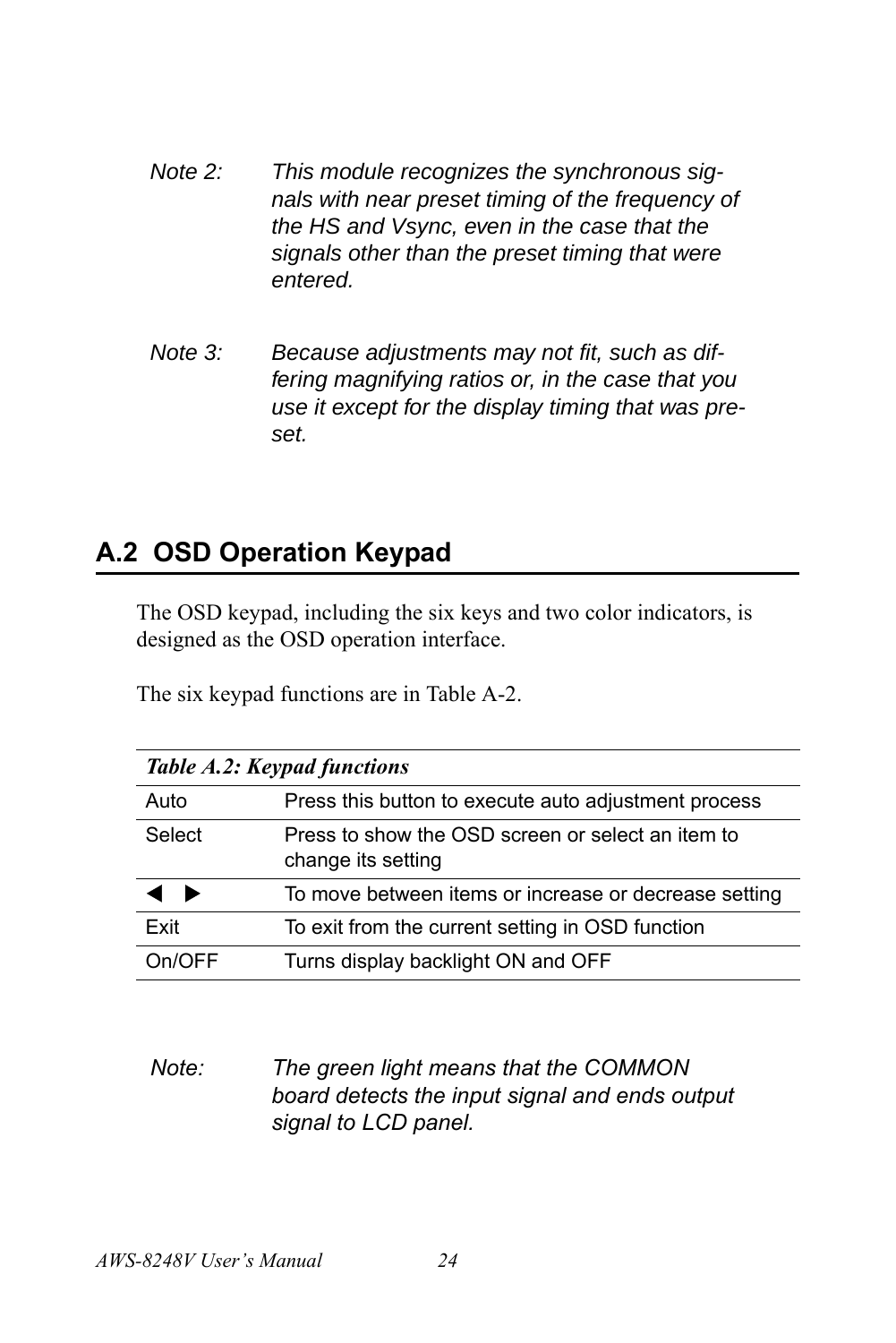### <span id="page-30-0"></span>**A.3 OSD function and operation**

#### **Auto-adjustment process or to adjust manually:**

- 1. Press [Sel] button to display the OSD Menu shown below.
- 2. Press  $\blacktriangleleft$  or  $\blacktriangleright$  button to scroll to the desired menu option.
- 3. Press [Sel] button to select the menu option.
- 4. Press  $\blacktriangleleft$  or  $\blacktriangleright$  button to adjust the setting.
- 5. Press [Exit] button or wait until time out to save changes and exit the menu or sub-menu.

<span id="page-30-1"></span>

*Figure A.1: OSD menu*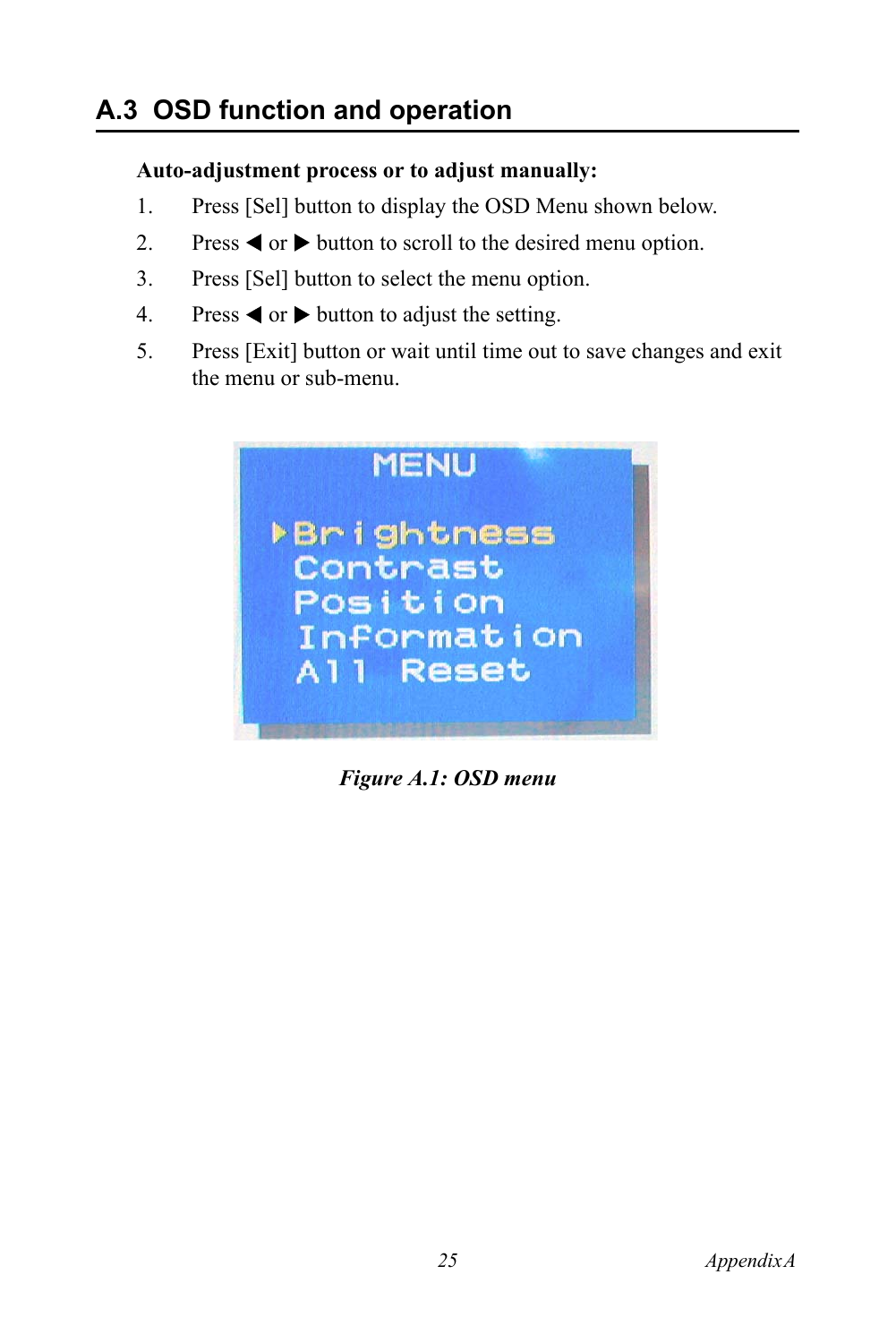<span id="page-31-0"></span>

| Table A.3: OSD Functionality |                            |                         |                                                         |  |  |
|------------------------------|----------------------------|-------------------------|---------------------------------------------------------|--|--|
| Main Menu                    | Sub Menu                   | Sub Menu                | Functionality                                           |  |  |
| <b>Brightness</b>            | Reset<br><b>Brightness</b> |                         | Adjust display<br>brightness                            |  |  |
| Contrast                     | Contrast                   | <b>Reset Contrast</b>   | <b>Adjust RGB</b><br>contrast simulta-<br>neously       |  |  |
|                              | R Sub Contrast             | <b>Reset R Contrast</b> | Adjust R contrast                                       |  |  |
|                              | G Sub Contrast             | <b>Reset G Contrast</b> | Adjust G contrast                                       |  |  |
|                              | <b>B</b> Sub Contrast      | <b>Reset B Contrast</b> | Adjust B contrast                                       |  |  |
| Position                     | H. Size                    | Reset H. Size           | Adjust clock num-<br>ber per line                       |  |  |
|                              | Clock Phase                | Reset Clock<br>Phase    | Adjust phase of<br>ADC sample clock                     |  |  |
|                              | H. Position                | Reset H. Position       | Adjust display<br>image left or right                   |  |  |
|                              | V. Position                | Reset V. Position       | Adjust display<br>image up or down                      |  |  |
| Information                  |                            |                         | Display input<br>mode information                       |  |  |
| All Reset                    |                            |                         | Reset all parame-<br>ters to factory<br>default setting |  |  |

Table A-3 is the OSD menu hierarchy and function description.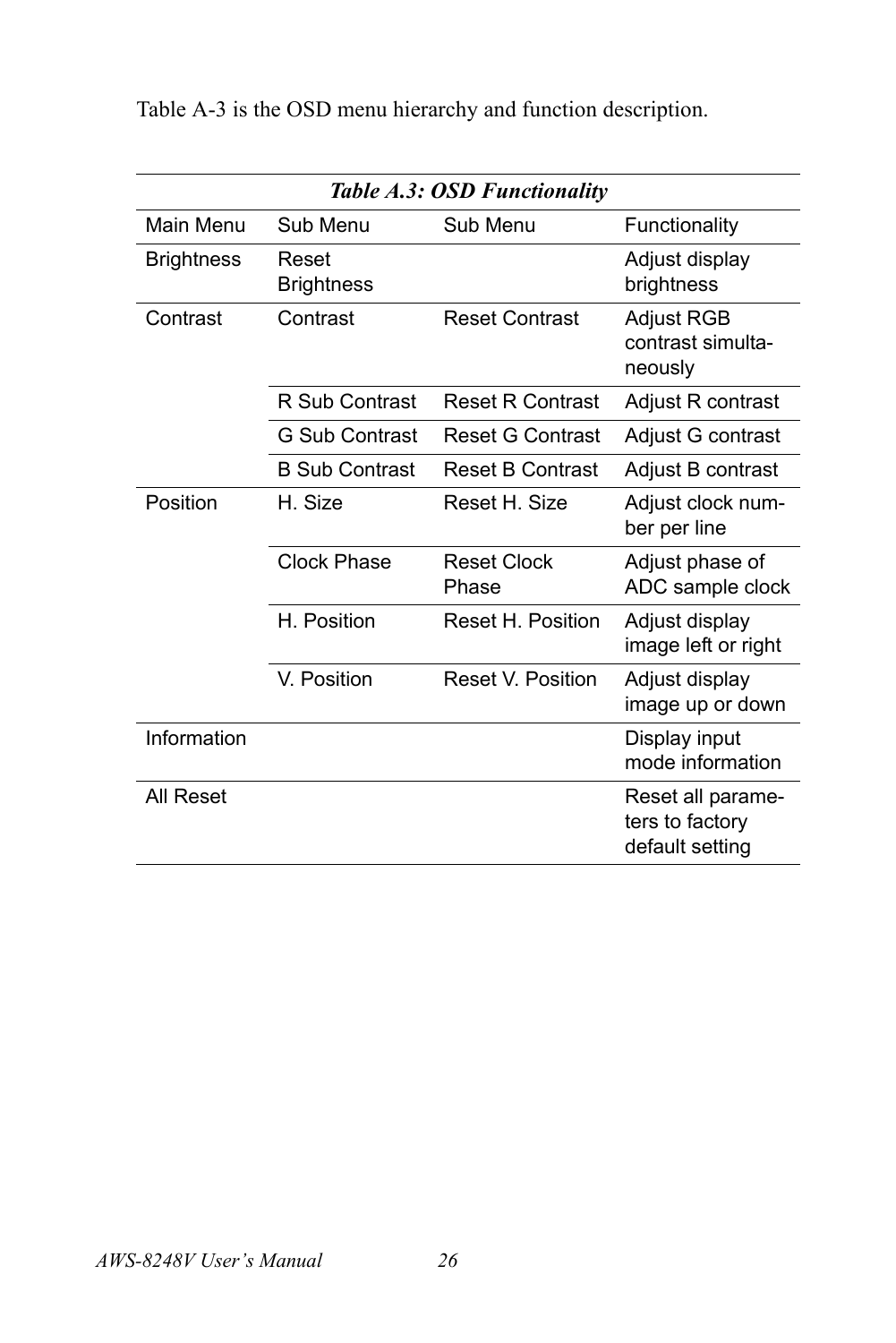**B**

Appendix

Appendix

# **Power Supply Specification**

- 250 watt power supply
- -48 VDC power supply
- 24 VDC power supply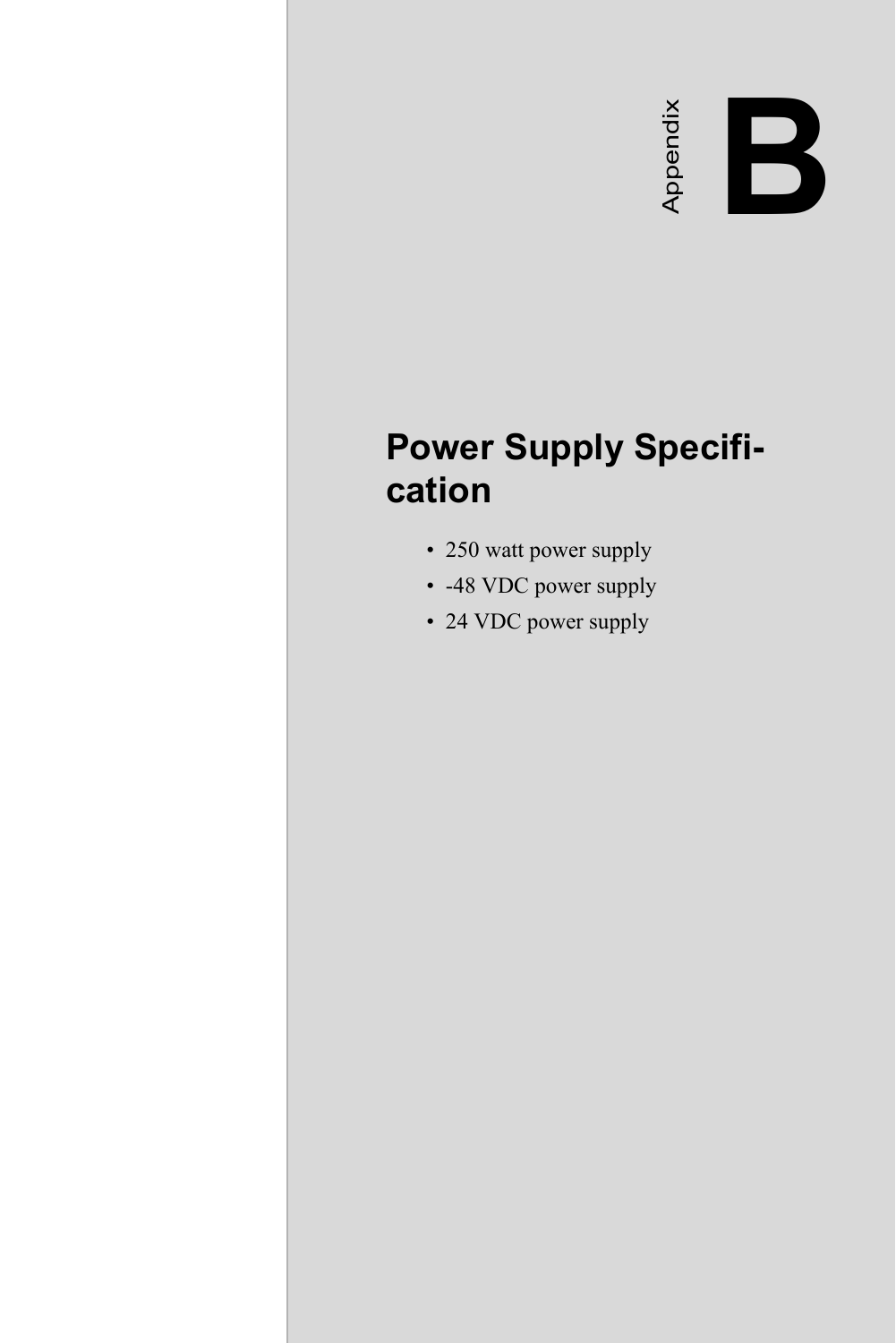# <span id="page-33-0"></span>**Appendix B Power Supply Specifications**

### <span id="page-33-1"></span>**B.1 Supported Input Timing Modes**

The AWS-8248 off-line switching power supply is ideal for use in workstations. It has been designed to meet UL, CSA and TUV safety standards. It has been tested and found to comply with the limits for a Class B digital device, pursuant to Part 15 of the FCC Rules. These limits are designed to provide reasonable protection against harmful interference when the equipment is operated in a commercial environment.

### <span id="page-33-2"></span>**B.1.1 Specifications**

**Input**

- **Input range:** AC 115/230 V
- **Input frequency:**AC 115 V/60 Hz, 230 V/50Hz
- **Input current:** AC 115 V/10A, 230 V/5A
- **Efficiency:**  $>65\%$  (*a*) full load, nominal line
- **EMI/RFI:** FCC Part 15 Class B; CISPR 22

Class B

- 1. Maximum continuous DC output power shall not exceed 250 W
- 2.  $+3.3$  V and  $+5$  V total O/P power should not exceed 175 W
- 3. -12 V and -5 V max. total combined current is 0.8 A
- 4. M.T.B.F: 150K hours min. at max. load and 25° C ambient conditions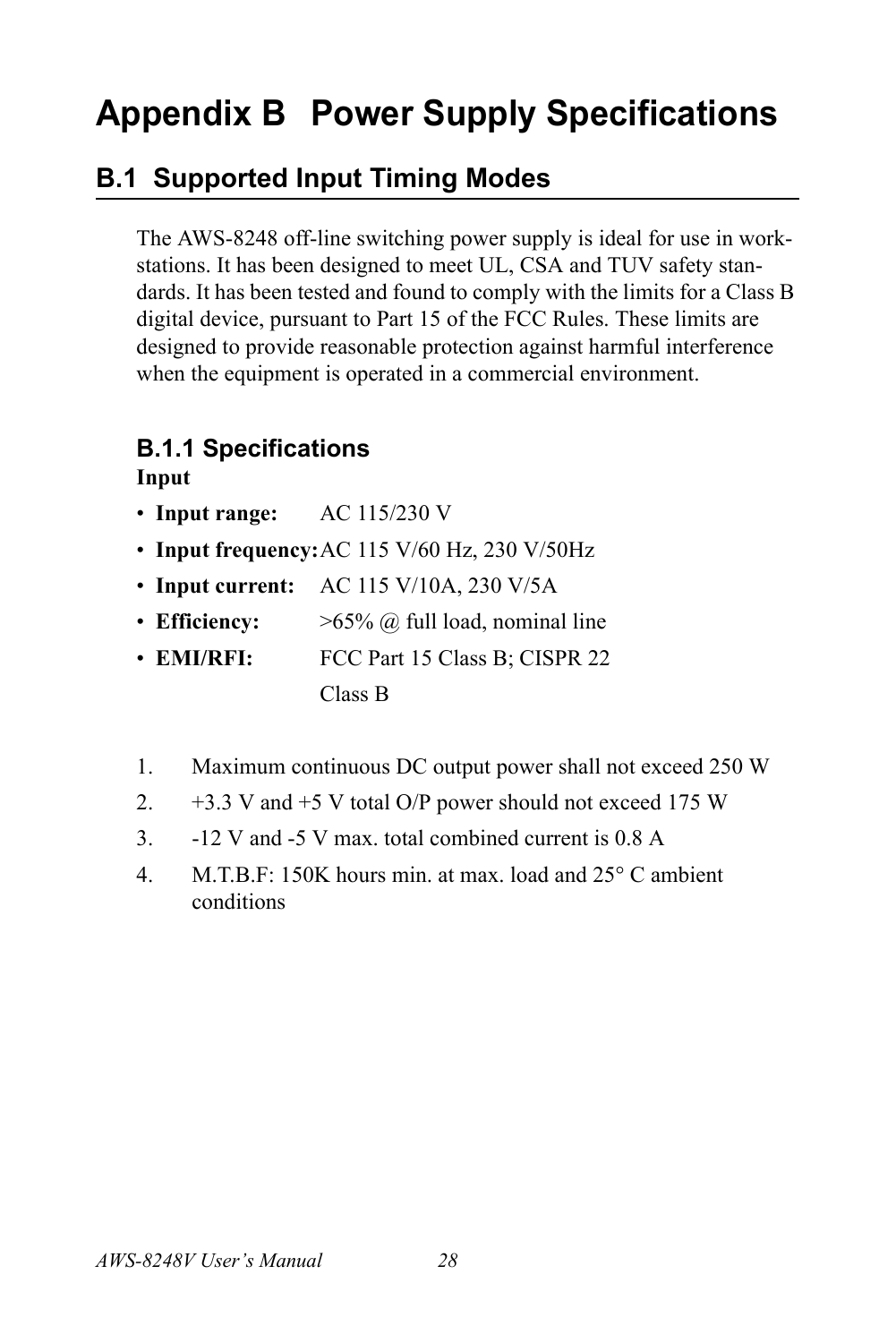### <span id="page-34-0"></span>**B.2 -48 V <sub>DC</sub> power supply**

The following specifications describe the physical and electrical characteristics of a 310 W, four output, DC to DC switching power supply housed in a standard size PS/2 casing.

### <span id="page-34-1"></span>**B.2.1 Specifications**

| Input voltage:     | $36~72V$ (continuous operation)                     |
|--------------------|-----------------------------------------------------|
|                    | -48 VDC (normal operation)                          |
| Input current:     | 10 A max. @ -48 $V_{DC}$ input                      |
| Inrush current:    | 5 A max. @ -48 $V_{DC}$ input                       |
| <b>Efficiency:</b> | 70% min. $\omega$ full load and normal line voltage |

#### **Output characteristics:**

| Output<br>voltage | <b>Max Load</b> | <b>Total Max. Output</b> |
|-------------------|-----------------|--------------------------|
| $+3.3V$           | 25A(Max. 150W)  |                          |
| $+5V$             | 30A(Max. 150W)  |                          |
| $+12V$            | 12A             | 250W                     |
| $-5V$             | .5A             |                          |
| $-12V$            | 1A              |                          |
| $+5V$ sb          | 1A              |                          |

<span id="page-34-2"></span>*Table B.1: -48*  $V_{DC}$  *power supply output characteristics* 

- *Note 1: Total regulation tolerance includes temperature change, warmup drift and dynamic load.*
- *Note 2: Ripple and noise were measured differentially at the power supply using loads that were each shunted by at least a 0.1 m F ceramic disc capacitor and a 10 m F electrolytic capacitor, each capacitor having a bandwidth up to 20 MHz.*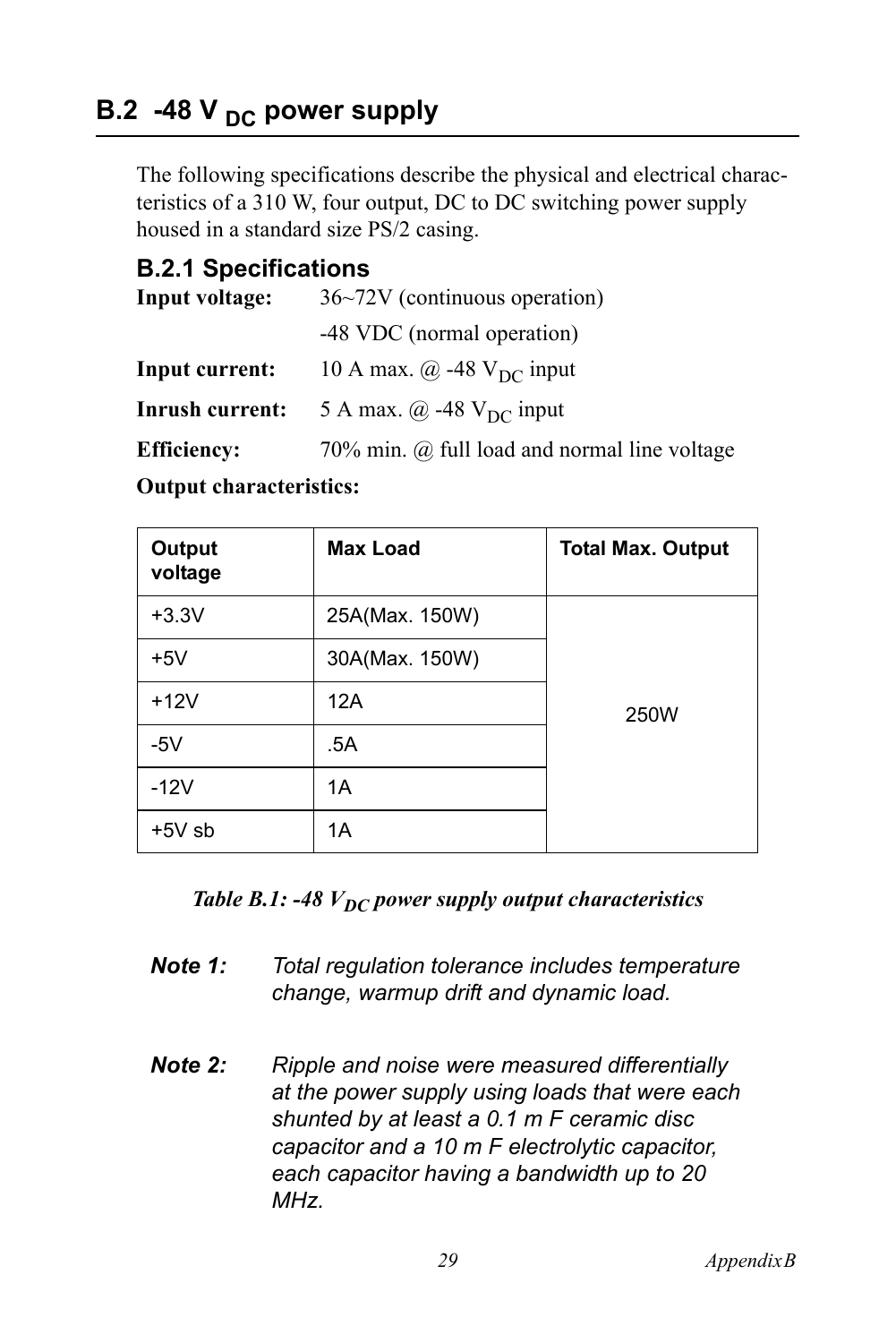### **Overshoot (resistive load):**

Any output overshoot when the power is turned on does not exceed 10% of the nominal output voltage.

#### **Output power:** Maximum continuous: 310 W

#### **Power good and power fail signals (optional):**

When the power is turned on, the power good signal will activate 100 to 500 ms after all output DC voltages are operating within their respective regulation limits.

The power fail signal will activate at least 1 ms before the  $+5$  V output voltage falls below its regulation limit.

#### **Short circuit protection:**

A short circuit placed on any output to ground is shut down. When the short circuit conditions have ceased to exist, power will then be recycled to restart the power supply.

#### **Over-current protection:**

The power supply will shut down all the DC outputs when any output is overloaded beyond its current limit or beyond its nominal line voltage limit. When the over-current conditions have ceased to exist, power will then be recycled to restart the power supply.

| Current limit ranges: 5 V: | $32 \sim 45 \text{ A}$ |
|----------------------------|------------------------|
| 12 V <sup>2</sup>          | $13 \sim 20$ A         |
| $-12$ V:                   | $6 \sim 12 \text{ A}$  |
| $-5V$                      | $1.5 \sim 3$ A         |

#### **Over-voltage protection:**

The power supply will shut down all the DC outputs when any output maximum voltage limit is exceeded. When the over-voltage conditions have ceased to exist, power will then be recycled to restart the power supply.

| Voltage limit ranges: 5 V: | $6.25 \pm 0.75$ V  |
|----------------------------|--------------------|
| $12 \text{ V}$             | $14 \pm 1$ V       |
| $-5V$                      | $-6.25 \pm 0.75$ V |
| $-12$ V:                   | $-14 \pm 1$ V      |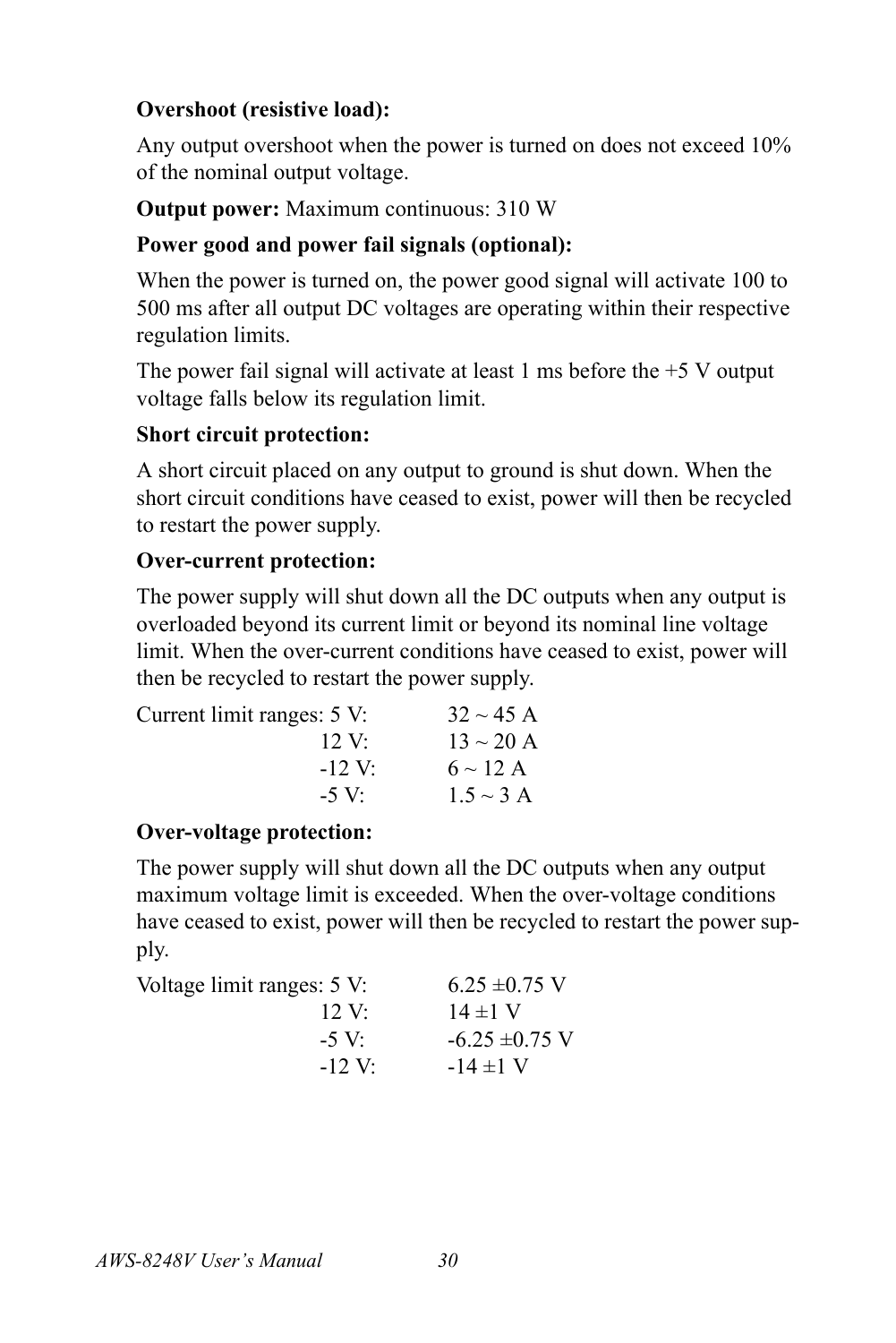### **Reset time:**

When the power supply has automatically shut down, and the short circuit, over-current and/or over-voltage conditions have ceased to exist, power will be automatically recycled to restart the power supply within 3 seconds of such return to normal conditions.

#### **No load start:**

When the power supply is switched on but with no load connected, the power supply does not get damaged, and it is still completely safe for users.

#### **Transient response:**

Dynamic load change: ±50% of maximum rating load

Recovery time: 500 µs max.

#### **Reliability:**

Mean time between failures (MTBF):100,000 hours minimum

| <b>Operating temperature:</b>                             | $0 \sim 50^{\circ}$ C      |
|-----------------------------------------------------------|----------------------------|
| Storage temperature:                                      | $-40 \sim 60^{\circ}$ C    |
| Operating and storage humidity: $10 \sim 95\% \text{ RH}$ |                            |
| <b>Operating altitude:</b>                                | sea level $\sim$ 15,000 ft |
| Storage altitude:                                         | sea level $\sim$ 50,000 ft |

#### **International Standards Compliance**

| <b>Safety:</b> | UL 1950                       |
|----------------|-------------------------------|
|                | CSA 22.2 No. 234              |
|                | <b>TUV EN 60950</b>           |
| EMI:           | FCC Part 15 Subpart J Class B |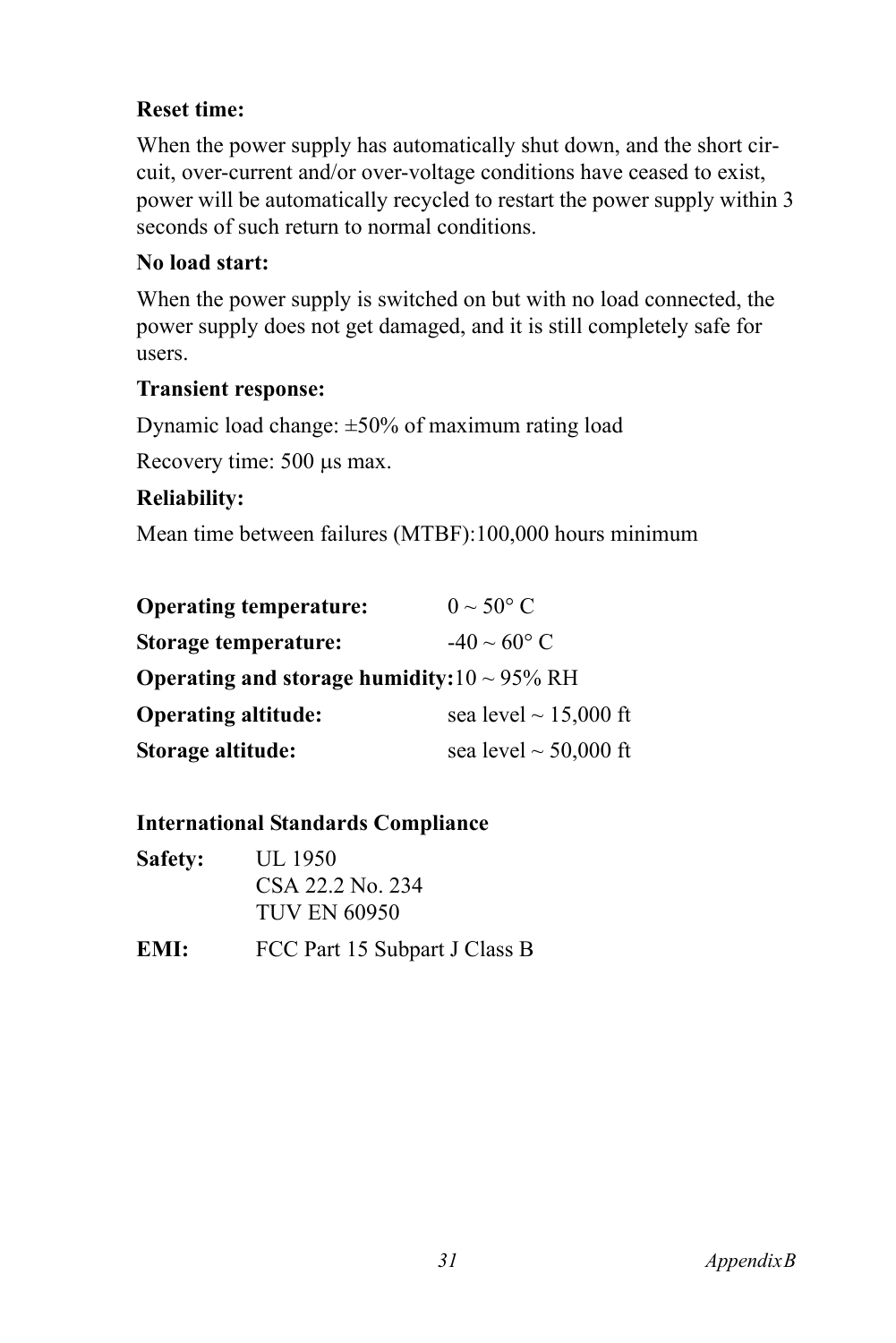### **DC Output wire list**

All DC output cables use UL 1007 type wires.

| <b>Connector</b> | <b>Output</b> | Color        | Wire<br>#AWG | Length<br>(mm)   | <b>Housing</b>                                      | <b>Terminal</b>                                      |
|------------------|---------------|--------------|--------------|------------------|-----------------------------------------------------|------------------------------------------------------|
| P8-1             | PG            | Orange       | 18           | 300<br>$+30/-10$ | <b>BURNDY</b><br>GTC 6P-1<br>or<br>equivalent       | <b>BURNDY</b><br><b>DCK 18-2TR9</b><br>or equivalent |
| P8-2             | $+5V$         | Red          | 18           |                  |                                                     |                                                      |
| P8-3             | $+12V$        | Yellow       | 18           |                  |                                                     |                                                      |
| P8-4             | $-12V$        | <b>Blue</b>  | 18           |                  |                                                     |                                                      |
| P8-5             | COM           | <b>Black</b> | 18           |                  |                                                     |                                                      |
| P8-6             | <b>COM</b>    | <b>Black</b> | 18           |                  |                                                     |                                                      |
| P9-1             | <b>COM</b>    | <b>Black</b> | 18           |                  | <b>BURNDY</b><br>GTC 6P-1<br>or<br>equivalent       | <b>BURNDY</b><br><b>DCK 18-2TR9</b><br>or equivalent |
| P9-2             | <b>COM</b>    | <b>Black</b> | 18           |                  |                                                     |                                                      |
| P9-3             | $-5V$         | White        | 18           | 300<br>$+30/10$  |                                                     |                                                      |
| P9-4             | $+5V$         | Red          | 18           |                  |                                                     |                                                      |
| P9-5             | $+5V$         | Red          | 18           |                  |                                                     |                                                      |
| P9-6             | $+5V$         | Red          | 18           |                  |                                                     |                                                      |
| <b>PE-1</b>      | $+12V$        | Yellow       | 18           |                  | AMP<br>480424-0<br>or<br>equivalent                 | AMP<br>61314<br>or equivalent                        |
| <b>PE-2</b>      | <b>COM</b>    | <b>Black</b> | 18           | 300<br>$+30/-10$ |                                                     |                                                      |
| <b>PE-3</b>      | COM           | <b>Black</b> | 18           |                  |                                                     |                                                      |
| <b>PE-4</b>      | $+5V$         | Red          | 18           |                  |                                                     |                                                      |
| <b>PF-1</b>      | $+5V$         | Red          | 20           |                  | AMP<br>171822-4<br>or<br>equivalent                 | <b>AMP</b><br>170262-1 or<br>equivalent              |
| <b>PF-2</b>      | <b>COM</b>    | <b>Black</b> | 20           | 150              |                                                     |                                                      |
| PF-3             | <b>COM</b>    | <b>Black</b> | 20           | $+30/-10$        |                                                     |                                                      |
| PF-4             | $+12V$        | Yellow       | 20           |                  |                                                     |                                                      |
| <b>PA-1</b>      | $+12V$        | Yellow       | 18           | 300<br>$+30/10$  | AMP<br>AMP<br>480424-0<br>61314<br>or<br>equivalent |                                                      |
| <b>PA-2</b>      | <b>COM</b>    | <b>Black</b> | 18           |                  |                                                     |                                                      |
| <b>PA-3</b>      | <b>COM</b>    | <b>Black</b> | 18           |                  |                                                     | or equivalent                                        |
| <b>PA-4</b>      | $+5V$         | Red          | 18           |                  |                                                     |                                                      |
| <b>PB-1</b>      | +12 V         | Yellow       | 18           |                  | <b>AMP</b><br>480424-0<br>or<br>equivalent          | AMP<br>61314<br>or equivalent                        |
| <b>PB-2</b>      | <b>COM</b>    | <b>Black</b> | 18           | 150              |                                                     |                                                      |
| <b>PB-3</b>      | <b>COM</b>    | <b>Black</b> | 18           | $+30/10$         |                                                     |                                                      |
| $PB-4$           | $+5V$         | Red          | 18           |                  |                                                     |                                                      |

<span id="page-37-0"></span>Table B.2: -48  $V_{DC}$  power supply DC output wire list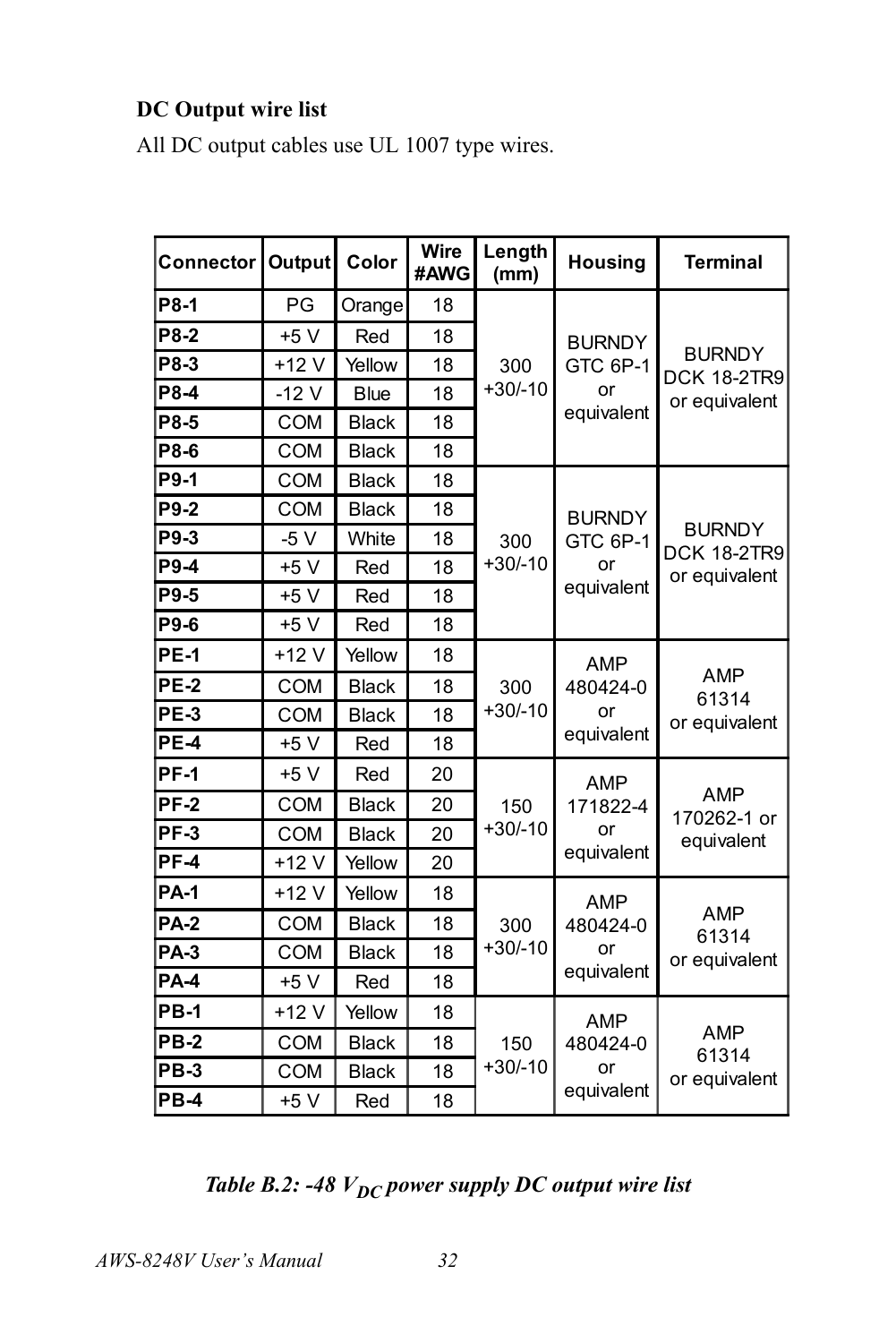### <span id="page-38-0"></span>**B.3 24 V<sub>DC</sub> power supply**

This is a DC to DC switching mode power supply with a 24  $V_{\text{DC}}$  input.

**Input voltage:** +19  $\sim$  +32  $V_{\text{DC}}$  (normal operation)

**Input current:**16 A max.  $\omega$  +24 V<sub>DC</sub> input

**Inrush current:**10 A max.  $\omega$  +24 V<sub>DC</sub> input

### **Output load range:**

| Output<br>voltage | <b>Max Load</b> | <b>Total Max. Output</b> |
|-------------------|-----------------|--------------------------|
| $+3.3V$           | 25A(Max. 150W)  |                          |
| $+5V$             | 30A(Max. 150W)  |                          |
| $+12V$            | 12A             | 250W                     |
| $-5V$             | .5A             |                          |
| $-12V$            | 1A              |                          |
| $+5V$ sb          | 1A              |                          |

### *Table B.3: 24V<sub>DC</sub> power supply output load range*

<span id="page-38-1"></span>At the factory, the  $+5$  V output was set between 5.00 and 5.10 V, while other outputs were simultaneously set at 60% of their respective rated loads.

The -5 V and -12 V outputs can be used at their respective rated loads. The +5 V output should carry a load of at least 4 A.

### **Output power:**

Total DC continuous power does not exceed 250 W. Each output should be able to operate continuously under its maximum load.

#### **Ripple and noise:**

Peak to peak ripple and noise for each output is less than 1% of each output's respective voltage. Measurements were performed with a 15 MHz bandwidth limited oscilloscope, and each output was terminated with a 0.47  $\mu$ F capacitor. V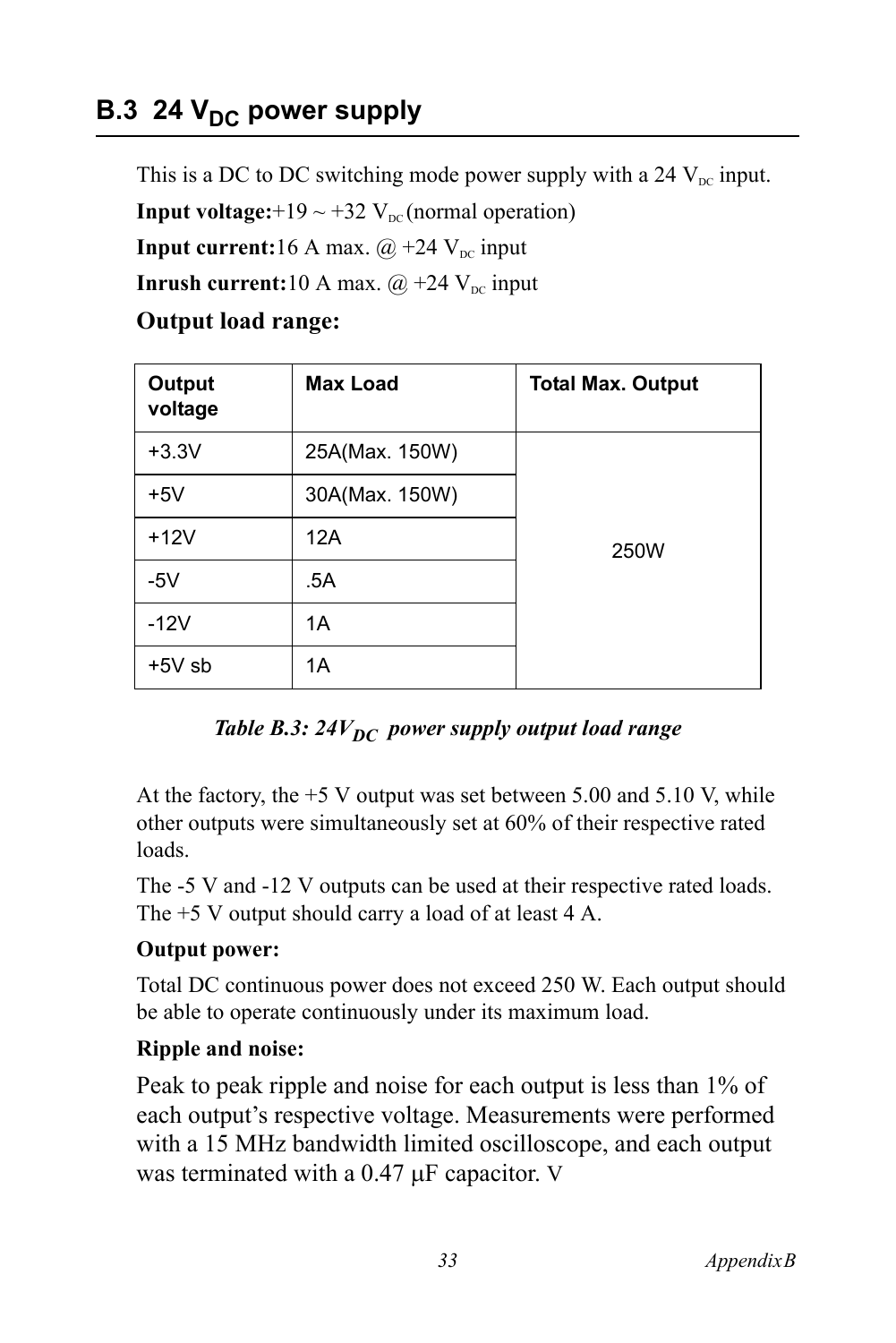### **Line regulation:**

The output line regulation for each output is less than  $\pm 1\%$ , when measured at each output's respective rated load and under  $\pm 10\%$  changing input voltage conditions.

### **Load regulation:**

The values for each of the following output numbers were obtained by changing each output load  $\pm 40\%$  from the 60% rated load, whilst simultaneously keeping all other outputs at 60% of their respective rated loads.

### **Power good signal:**

When the power is turned on, the power good signal will activate 100 to 500 ms after all output DC voltages are operating within their respective regulation limits.

### **Power fail signal:**

This will activate at least 0.5 ms before any of the output voltages fall below their respective regulation limits.

### <span id="page-39-0"></span>**B.3.1 General features**

#### **Efficiency:**

65% typical when measured at nominal input and rated load.

#### **Input protection:**

Protection against wrong polarity if the +24 V input voltage is mistakenly reversed.

### **Output protection:**

If for some reason the power supply fails to control itself, the built-in over-voltage protection circuit will shut down the outputs to prevent damage to external circuits. The trip point of the crowbar circuit is approximately  $5.7 \sim 7.0$  V. The power supply will go into hiccup mode under short circuit or overload conditions, and will recover automatically when such conditions cease to exist.

### **Environmental specifications**

**Operating temperature:**  $0 \sim 45^{\circ}$  C

**Storage temperature:** -40 ~ 75° C

**International standards compliance**

S**afety:** UL 1950 D3 CSA 234 TUV EN 60950

*AWS-8248V User's Manual 34*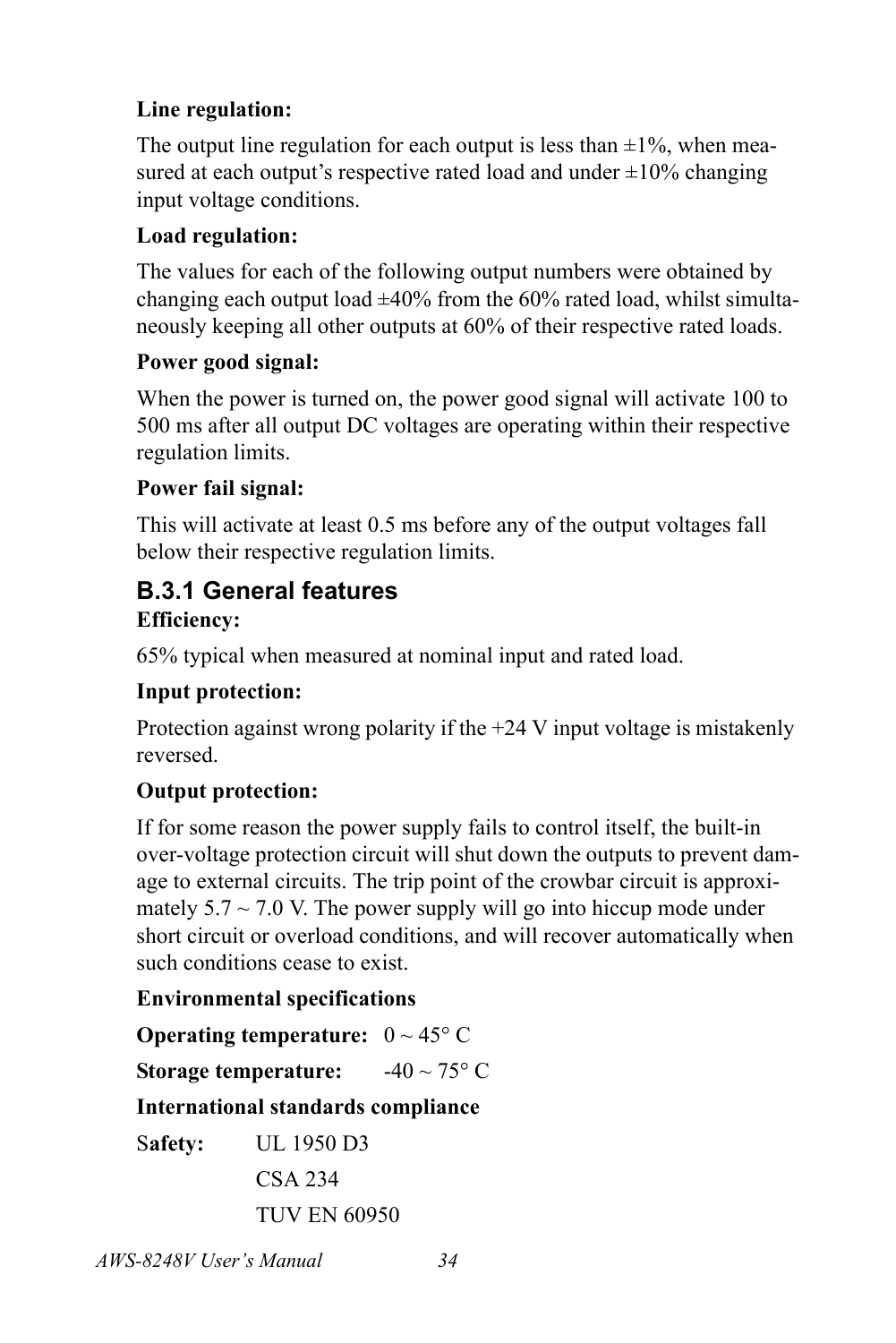

# **Touchscreen (optional)**

• Installation of touchscreen driver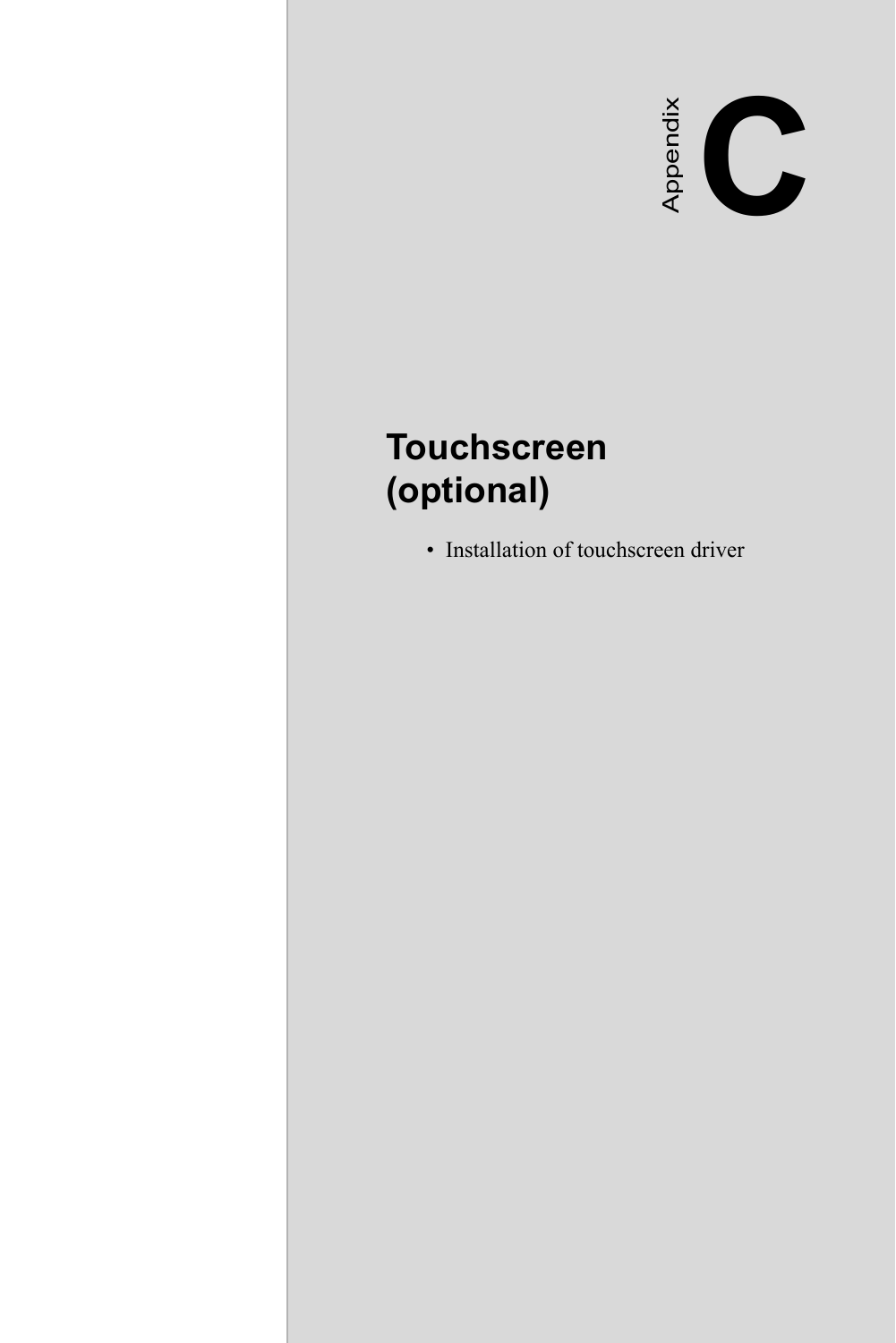# <span id="page-41-0"></span>**Appendix C Optional Touchscreen**

### <span id="page-41-1"></span>**C.1 Specifications**

#### **Electrical**

| <b>Operating Voltage:</b> | 3.3 to 5 VDC typical                             |
|---------------------------|--------------------------------------------------|
| Sheet Resistance:         | $220 \pm 30\%$ W/square                          |
| Linearity:                | $+/- 1.5\%$ full scale linearity error in either |
|                           | direction.                                       |
| Insulation Resistance:    | $>$ 20 MQ $@$ 25 VDC.                            |

### **Optical**

Total light Transmission:  $68\%$  typical (>  $66\%$  @ 550 nm test)

### **Environmental**

| <b>Operating Temperature Range:</b> | -20 $\rm{^{\circ}C}$ to +50 $\rm{^{\circ}C}$ , ambient humidity                          |
|-------------------------------------|------------------------------------------------------------------------------------------|
| Storage Temperature High:           | $+70^{\circ}$ C, 500 hours at ambient humidity                                           |
| Storage Temperature Low:            | $-40^{\circ}$ C, continuous at ambient humidity                                          |
| Accelerated Aging:                  | 100 hours continuous exposure at                                                         |
|                                     | $60^{\circ}$ C/95% RH                                                                    |
|                                     | Thermal Shock: 25 cycles (one cycle is<br>30 min. dwell alternating from $-40^{\circ}$ C |
|                                     | to $+85^{\circ}$ C with less than 10 min. trans                                          |
|                                     | fer time).                                                                               |
| Mechanical                          |                                                                                          |
| <b>Activation Method:</b>           | Gloved or ungloved finger                                                                |
|                                     | Delrin or plastic stylus (no metal) with                                                 |
|                                     | 1mm radius full hemispherical tip                                                        |
| Activation Force:                   | $\leq$ 70g average with non-metal stylus                                                 |
|                                     | $\leq$ 90g average with 5/8" diameter sili                                               |
|                                     | cone finger                                                                              |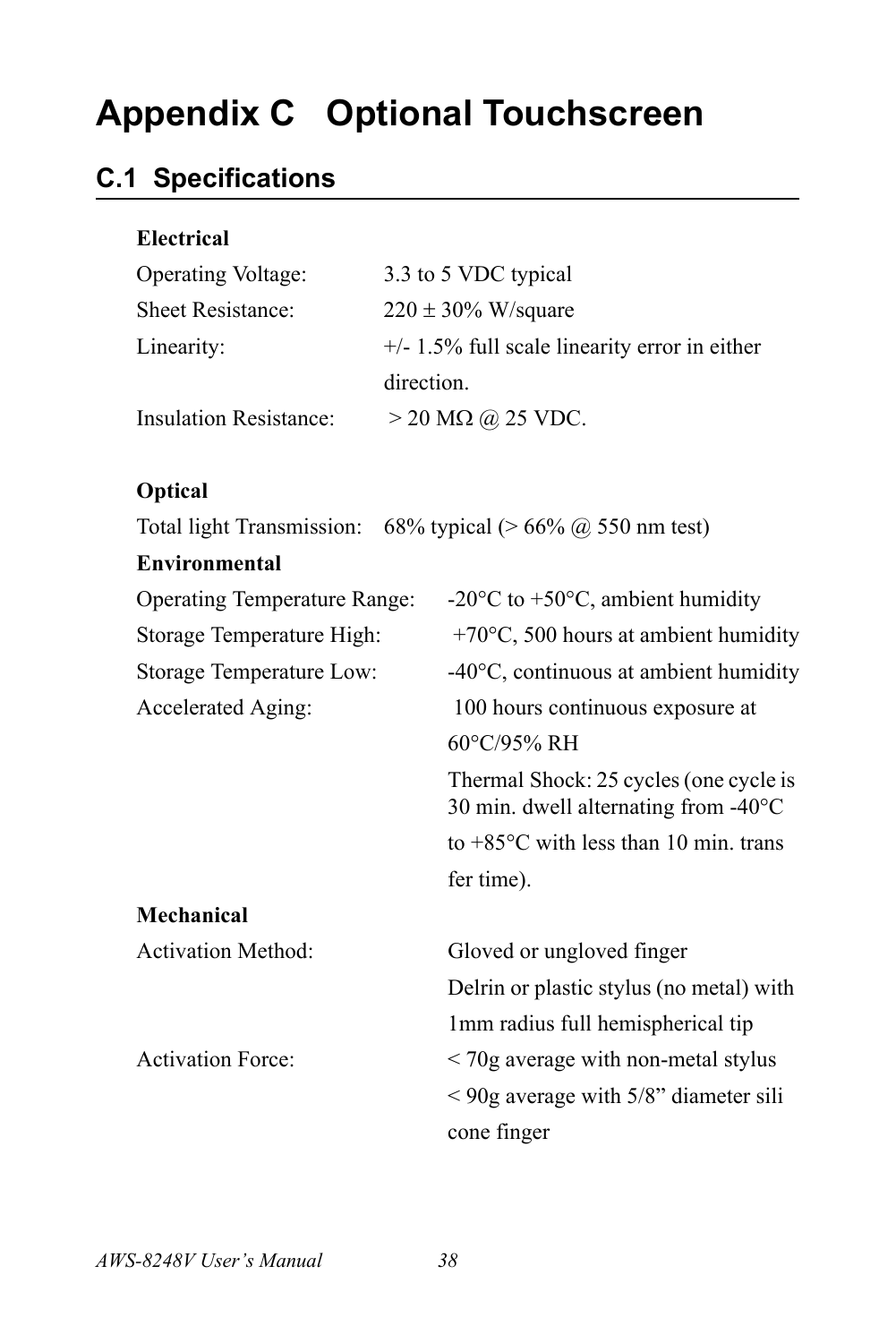**Durability** Point Activation Life: 1 Million activations on a single point with a 5/8" diameter silicone finger with a 350g load at 2 Hz Character Activation Life: >100,000 characters written within a 20mm x 20mm

### <span id="page-42-0"></span>**C.2 Installation of Touchscreen Driver**

The touchscreen for the AWS-8248 Series provides drivers for use with MS-DOS,Windows 3.1, 95, 98, NT, 2000, XP. For the detailed touchscreen driver installation procedure, please refer to the Utility CD ROM path \AWS-8248V\Touchscreen\Penmount 9000